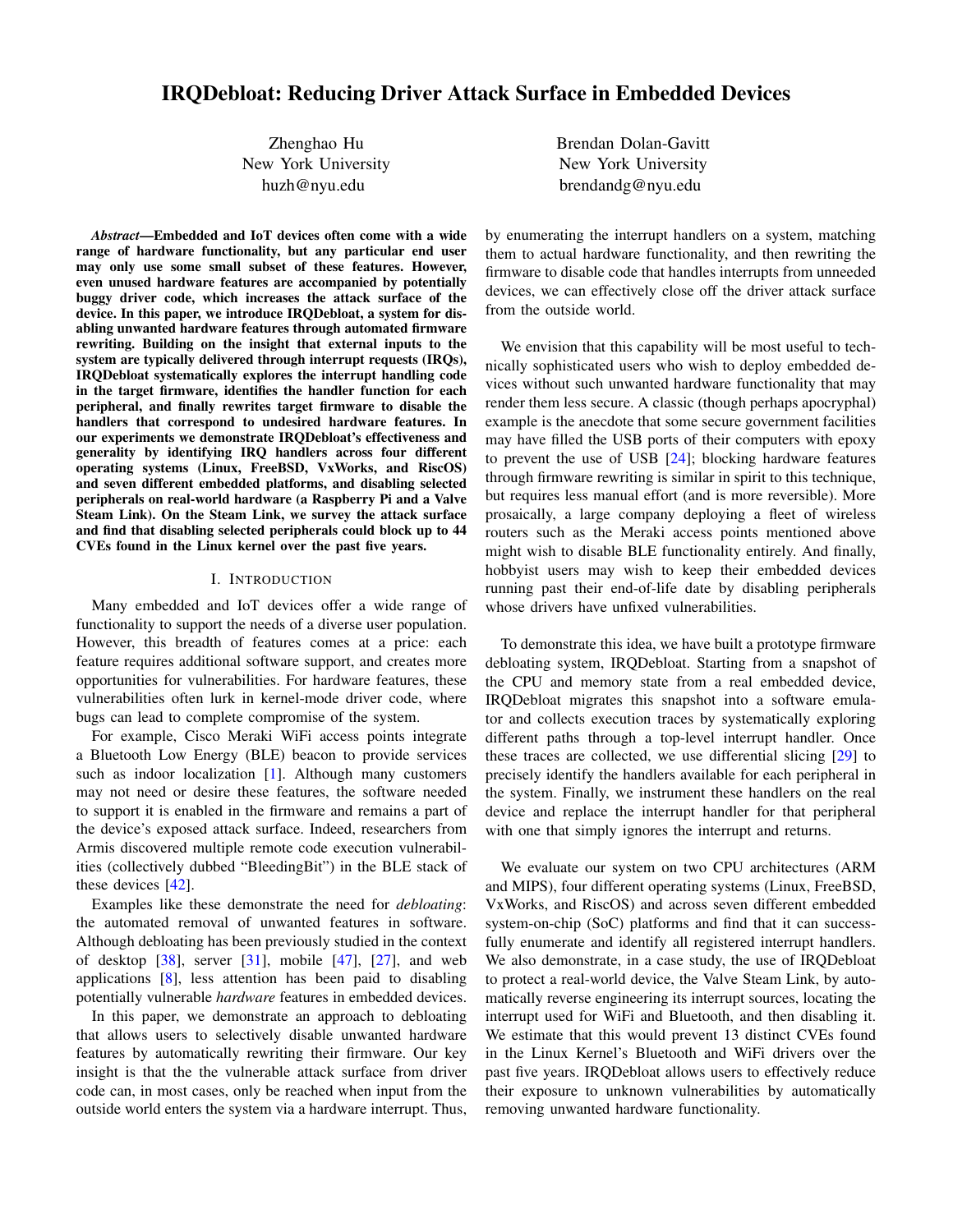

<span id="page-1-1"></span>Fig. 1. Typical flow for interrupt handling in an embedded system.

#### II. BACKGROUND

#### *A. Interrupts*

In an embedded system, most inputs from the outside world are delivered via *interrupts* (sometimes called *interrupt requests* or *IRQs*). Interrupts originate in a hardware peripheral and cause an asynchronous control flow transfer to an *interrupt handler*, a function that services the interrupt. The interrupt handler then communicates with the peripheral that raised the interrupt, handles any pending I/O for the peripheral,<sup>[1](#page-1-0)</sup> and then acknowledges the interrupt, marking it as finished.

In hardware, an embedded CPU typically has only a small number of dedicated interrupt pins (e.g., on ARM, there are only two top-level interrupt pins, one for standard interrupts and another for low-latency "fast interrupts", known as FIQs). To support a larger number of interrupts, most systems come with a dedicated *interrupt controller (IC)*, which multiplexes multiple interrupt pins into a single interrupt source. Interrupt controllers can also be chained together to support an arbitrary number of peripherals by tying the output pin of a secondary interrupt controller to one of the input pins of the primary interrupt controller.

A typical example of IRQ handling is depicted in Figure [1.](#page-1-1) First, the peripheral signals an interrupt; this causes the interrupt controller to store the interrupt number as a bit in a bitset in a memory-mapped register and then signal the main CPU. The CPU responds to the interrupt by jumping to an architecture-defined top-level interrupt handler. This handler then retrieves the interrupt number from the interrupt controller, and uses it to dispatch to the handler for the specific peripheral. This peripheral-specific handler then handles I/O for the peripheral using memory-mapped I/O (MMIO), and finally acknowledges the interrupt. The details of this process may differ depending on the specific model of interrupt controller; for example, the interrupt controller used by the BeagleBone stores the pending interrupt number as an 8-bit value rather than a bit in a bitset.

To service interrupts, the embedded operating system must maintain a mapping between hardware IRQ numbers and the corresponding handlers. In the simplest case, these could be hardcoded (e.g., using an array of function pointers to the individual peripheral handlers), but more sophisticated operating systems will typically support dynamic registration of IRQ handlers. For example, in Linux, drivers can register a handler by calling request irq, and the mapping between IRQ numbers and handlers is maintained in a radix tree.

Although the implementation details for interrupt handling differ between embedded architectures, the core pattern of receiving a top-level interrupt and then dispatching to a specific interrupt handler appears to be universal. We leverage this pattern to build IRQDebloat, which enumerates the individual peripheral handlers and allows the user to disable them, closing off that peripheral's driver attack surface from the outside world.

#### <span id="page-1-2"></span>*B. Execution Indexing*

Our trace analysis for finding interrupt handlers relies on *execution indexing* [\[48\]](#page-14-1), a technique for aligning pairs of program traces that marks points where they diverge and (importantly) reconverge. Because program traces may diverge for trivial reasons (such as an extra iteration of a loop), it is important in practice that we have a technique for reidentifying alignment after a divergence in order to focus only on large divergences. We briefly describe the core algorithm here, and then discuss our modifications to execution indexing to support whole-system traces on embedded firmware; we refer readers to Xin et al. [\[48\]](#page-14-1) for a full treatment of execution indexing.

An execution index (EI) uniquely identifies a point in an execution and allows it to be compared across different execution traces. It uses a stack data structure that identifies the execution context of a basic block of code, e.g., how many conditional branches were encountered before the basic block was reached. Whenever a new code context is encountered, such as a function call or conditional branch, EI pushes onto the stack its address and the location of its immediate postdominator. Because the immediate post-dominator of a basic block is, by definition, the earliest node through which every path from that block to the exit must pass, it identifies the end of an execution context (Johnson et al. [\[29\]](#page-13-7) provide the helpful analogy that the closing curly bracket in C is an example of an immediate post-dominator). When the immediate postdominator at the top of the stack is encountered in the trace, the stack entry is popped.

To compare two traces, EI starts by assuming they are initially aligned, with two empty EI stacks for both traces. It then steps through the two traces in tandem, updating the EI stacks at every step. Whenever the two EI stacks disagree,

<span id="page-1-0"></span><sup>&</sup>lt;sup>1</sup>In practice, interrupt handlers will often queue the I/O and handle it later in a *bottom half*, in the interest of keeping interrupt latency low. However, in this paper we are only concerned with identifying the initial per-peripheral interrupt handlers, so this detail is not essential.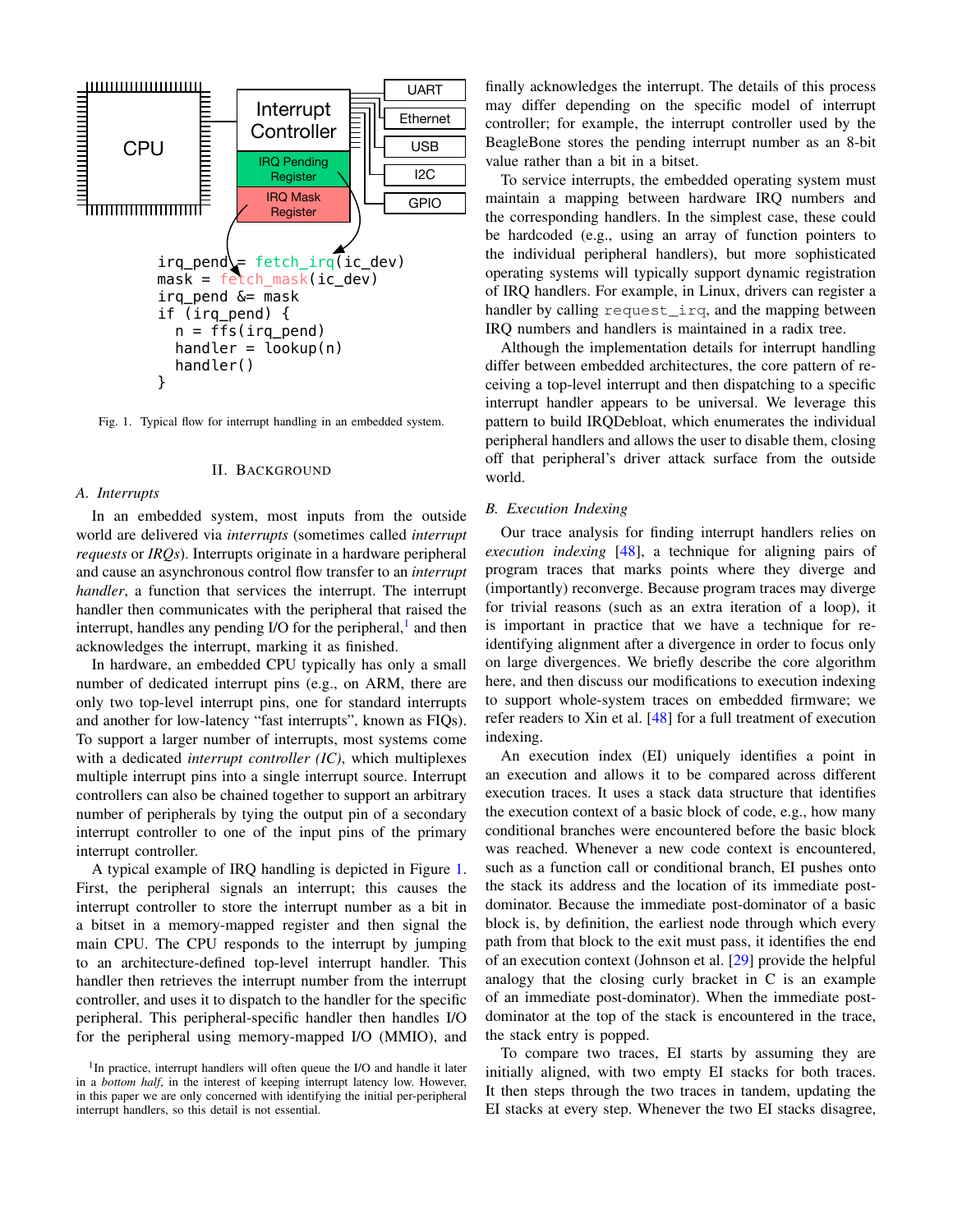algorithm marks it as a control flow divergence, logs the divergence point, and enters the disalignment state. After that, assuming the deviated trace has entered a nested context which causes its EI stack to increase, the algorithm will try to realign the traces by stepping through the trace with the larger EI stack until the EI stacks agree once more, at which point the traces are considered re-aligned.

# *C. Assumptions and Usage Scenarios*

We assume that (1) the analyst has access to a physical device for analysis; (2) that the analyst can upload new, modified firmware to the device; and (3) that the analyst can capture a snapshot of the device's CPU and memory at runtime.

Assumptions (1) and (2) are needed in order to actually make the modifications to the firmware and to validate the results. The third requirement is needed because IRQ handlers are typically dynamically registered during driver initialization. As a result, static analysis of a firmware image to uncover the handlers is unlikely to succeed, and so our system uses dynamic analysis to explore interrupt handling code. Dynamic analysis in embedded systems is generally considered a difficult and unsolved problem that requires either *rehosting* [\[22\]](#page-13-8) or hardware-in-the-loop emulation [\[49\]](#page-14-2). Our system uses the CPU and memory state of the embedded device to resume execution inside a software emulator and systematically explore paths through the interrupt handling code by fuzzing the memory-mapped registers of the emulated interrupt controller.

Although this requirement may initially seem onerous, in fact it does not require any additional capabilities aside from those needed for software debloating: if one has the ability to rewrite the firmware of an embedded device, one can insert instrumentation that captures the CPU and memory snapshot as well. In our prototype, we collect memory and CPU snapshots using JTAG, QEMU, and a custom kernel module, depending on the target device.

Signed Firmware. Some devices now implement measures to prevent any modification of firmware by anyone aside from the vendor, using, e.g., signed firmware and secure boot [\[5\]](#page-13-9). This poses an obstacle to systems such as IRQDebloat, which aim to allow users to modify the firmware of their devices to improve security. However, we note that this limitation affects any system based on firmware modification. And in many cases these limitations need not be fatal: there is an active hobbyist community around modifying embedded and IoT devices to better suit their owners' needs by "jailbreaking" their devices and loading modified firmware [\[2\]](#page-13-10).

Target Audience. We envision IRQDebloat as being useful to technically sophisticated users who need to deploy embedded or IoT devices and wish to modify the firmware without cooperation from the original firmware provider (in particular, we do *not* assume that the user has access to the source code for the firmware or a data sheet for the SoC). Examples of such users include businesses and government agencies, who typically cannot request custom changes from a vendor but may have security requirements that preclude the use of some functionality. Other possible users include hobbyists wishing to secure their own devices, technical users who wish to continue running devices past their end of life dates, and even system integrators, who may have the ability to create authorized firmware images but lack access to source code or detailed specifications for individual components.

# III. DESIGN

<span id="page-2-0"></span>Figure [2](#page-3-0) shows the high-level design of our system. In the initial stage, we capture a snapshot of the embedded device's CPU and memory state, and migrate it into a full-system emulator (PANDA [\[21\]](#page-13-11)). Then, in PANDA, we trigger an interrupt and then fuzz the memory-mapped I/O (MMIO) registers to collect traces. Next, to discover individual handlers, we analyze the collected traces with differential slicing [\[29\]](#page-13-7). A given handler can be disabled by patching the firmware to replace the handler with a no-op function, which effectively causes the firmware to ignore input from that peripheral. Once the candidate handlers have been identified, the one corresponding to undesired functionality can be identified by a process of elimination: we can disable them one by one and boot the device to see if the undesired functionality has been disabled. When the peripheral's handler is identified and disabled, the attack surface from the peripheral's driver code is effectively closed off from the outside world.

### *A. Challenges*

IRQ handler identification in firmware is not easy. Challenges arise from both the general difficulty of binary analysis as well as particular code patterns found in operating systems' implementations of IRQ handling.

*1) Hardware Diversity:* The first challenge is the diversity of interrupt controller hardware in embedded systems. Although there are some standards (e.g., the ARM Generic Interrupt Controller (GIC) specification [\[7\]](#page-13-12) or the Nested Vectored Interrupt Controller (NVIC) [\[6\]](#page-13-13)), vendors are free to ignore them (and many do). In our evaluation, we found that of the seven tested devices only one exclusively used the standard ARM GIC. As each interrupt controller can define its own protocol for tasks like retrieving the current interrupt number or acknowledging an interrupt, our analysis must be agnostic to particular interrupt controller hardware.

The need to be agnostic to different interrupt controllers poses some challenges for our analysis. For example, during the course of normal interrupt handling the OS will generally *acknowledge* the interrupt, which tells the interrupt controller to stop signaling a pending IRQ to the CPU. However, since the protocol for interrupt acknowledgment is not standardized, our emulator does not know when to stop signaling a pending IRQ, which can be problematic for some operating systems, including VxWorks. We develop a set of heuristics for determining when we should mark an interrupt as finished that allow IRQDebloat to explore the handlers through fuzzing.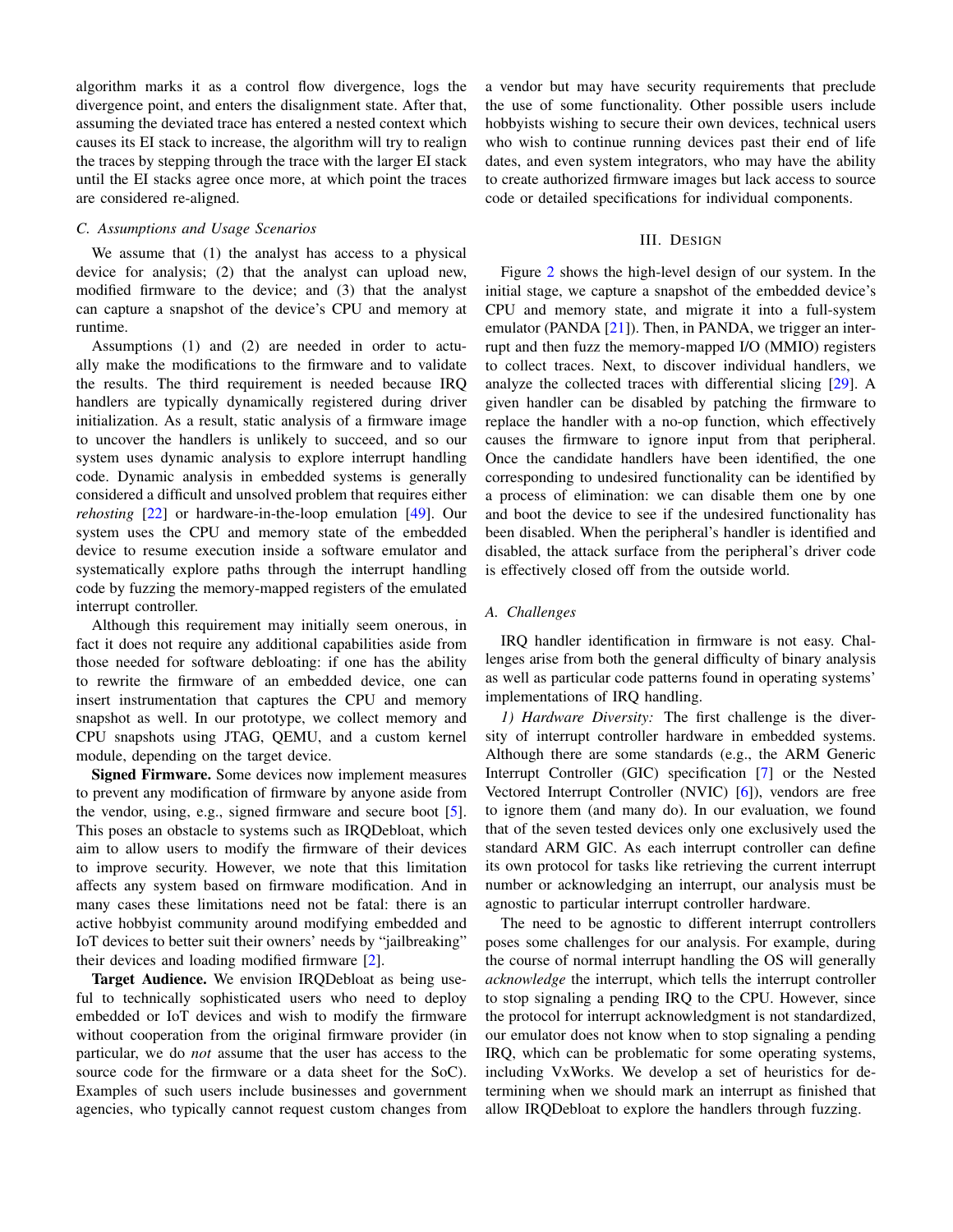

<span id="page-3-0"></span>Fig. 2. Top-level workflow

*2) Binary Analysis:* Accurately identifying interrupt handlers without symbol information is a challenging binary analysis problem that currently relies on manual reverse engineering. From the perspective of the operating system, interrupt handlers are normally wrapped inside device-specific data structures with dynamically registered function pointers, and the handler dispatching routines make heavy use of loops to fetch device-specific register values and to match against the registered device drivers. For devices that require extra controllers, such as GPIO or I2C devices, similar dispatching subroutines may be chained under a top-level dispatching entry that binds the handler to the corresponding IRQ register values. In addition, some embedded operating systems such as RiscOS make heavy use of handwritten assembly code, which can break binary analysis heuristics such as function identification. This pervasive use of function pointers, nested loops, and chained handlers poses a significant challenge for automated static binary analysis.

Listing [1](#page-3-1) shows an example of a GPIO interrupt dispatch routine in the Linux drivers for the Romulus BMC platform. First, the top-level IRQ status register (AVIC\_IRQ\_STATUS) must return 0x00100000 to enter the chained GPIO bus interrupt handler. Then aspeed gpio irq handler is invoked to dispatch to the registered device interrupt handlers (keyboard and sysfs) based on the GPIO controller register values. The number of loops (banks) could go as high as 8, while every internal loop (for\_each\_set\_bit) checks all 32 bits with the actual registered devices.

To help address the challenges of binary analysis, our trace analysis augments the static information from the binary with dynamic information collected from traces.

<span id="page-3-1"></span>Listing 1 Linux GPIO driver code for Romulus BMC.

```
static void aspeed_gpio_irq_handler(
  struct irq_desc *desc
 \left\{ \right....
banks = DIV_ROUND_UP(gpio->chip.ngpio, 32);
  for (i = 0; i < banks; i++) {
    const struct aspeed_gpio_bank *bank = &aspeed_gpio_banks[i];
    reg = ioread32(bank_reg(data, bank, reg_irq_status));
    for_each_set_bit(p, &reg, 32) {
      girg = irg find mapping(gc->irg.domain, i * 32 + p);
      generic_handle_irq(girq);
    }
  }
  ...
}
```
*3) Fuzzing Challenges:* To make use of dynamic information during trace analysis, we collect traces by fuzzing the memory-mapped I/O values returned by peripherals on the embedded system in order to explore the IRQ handling code of the operating system. However, we cannot simply use an off-the-shelf fuzzer for this, as the code patterns involved in embedded IRQ handling are problematic for standard fuzzing techniques.

An example of a problematic code pattern taken from the Linux kernel code for the Samsung Exynos 4210-based NURI platform is given in Listing [2.](#page-3-2) During interrupt handling, the OS updates the system timer. However, the code to read from the timer repeatedly reads from the same 32-bit memorymapped register (EXYNOS4\_MCT\_G\_CNT\_U) and cannot proceed until it reads the same value twice in a row. For a fuzzer that generates random values, the probability of generating the same 32-bit value twice in a row is low ( $\approx 2^{-16}$ ), so the timer update function impedes fuzzer progress.

To address this challenge we introduce a set of fuzzing techniques that are tailored specifically to the patterns we find in IRQ handling code. This includes systematic exploration of common representations for IRQ numbers, and a "consistent I/O" mode that remembers the most recent value generated for a particular MMIO address and probabilistically returns the same value for future reads.

<span id="page-3-2"></span>

| <b>Listing 2</b> Nuri Linux timer register access       |  |
|---------------------------------------------------------|--|
| static cycle_t exynos4_frc_read(struct clocksource *cs) |  |
| unsigned int lo, hi;                                    |  |
| u32 hi2 = raw readl(req base + EXYNOS4 MCT G CNT U);    |  |
| $do \in$                                                |  |
| $hi = hi2;$                                             |  |
| $lo = raw readl (req base + EXYNOS4 MCT G CNT L);$      |  |
| hi2 = raw readl (req base + EXYNOS4 MCT G CNT U);       |  |
| $\}$ while (hi $!=$ hi2);                               |  |
| <b>return</b> ((cycle_t)hi << 32)   10;                 |  |
|                                                         |  |

#### *B. Snapshot Collection*

Our prototype can use JTAG, an emulator like QEMU (if there is support for the target platform), or code running on the device (i.e., a kernel module) to collect snapshots. We collect physical memory and registers from the device, and load them into PANDA to continue emulation. Running the firmware in PANDA gives us the ability to control low level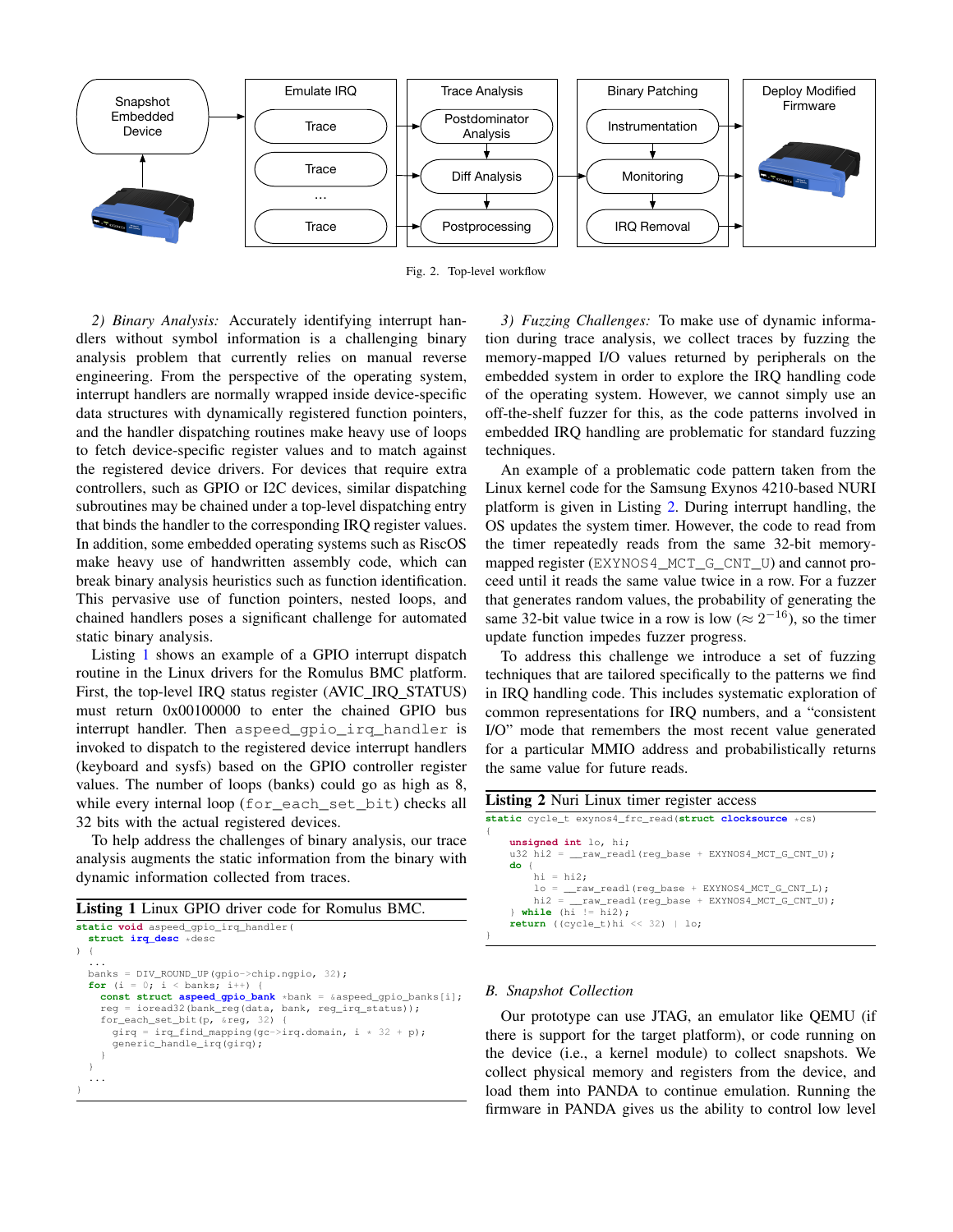hardware behaviors (i.e., triggering interrupts) and monitor the execution environment at the same time. We are able to simulate interrupts and provide responses to MMIO reads, while inspecting processor states and collecting full execution traces.

#### *C. Trace Collection*

Once the snapshot is loaded into PANDA, the trace collector triggers an interrupt in the emulator, which causes the emulated CPU to switch into IRQ mode and jump to the architecture-defined entry point for interrupt handling. From there, we log the address of every basic block executed by PANDA. Whenever the firmware reads from a memory address outside of RAM, we supply a fuzzed MMIO value. After tracing is complete, we reset the emulator state and try another sequence of fuzzed MMIO values.

One challenge we face is deciding when to terminate tracing for a particular execution. Intuitively, we want the trace to be long enough to capture the execution of the handler for a particular IRQ, but short enough to allow performant fuzzing. Tracing until the CPU leaves IRQ mode is one approach that seems intuitively appealing, but in practice we find that some operating systems (including FreeBSD, VxWorks and Linux) leave IRQ mode well before they actually execute any handlers. Moreover, because many of the values we provide via MMIO are outside the range that actual hardware could produce, some traces may get stuck in infinite loops or trigger crashes or other errors in the emulated firmware.

Leaving IRQ mode is also problematic because, as mentioned above, we do not know when we should acknowledge the interrupt (i.e., clear the IRQ pending flag in the emulator). If an operating system re-enables interrupts before executing the actual IRQ handler, this will cause execution to repeatedly return to the top-level handler without making any progress. As a workaround, we acknowledge the interrupt after 10 basic blocks of code are executed in the emulator.

We impose a maximum trace length of 100,000 basic blocks during tracing so that we can make forward progress in exploration. Empirically, we have found that this threshold is sufficient to discover valid handlers, and allows the fuzzing stage to complete relatively quickly.

# *D. IRQ Fuzzing*

During fuzzing, IRQDebloat attempts to enumerate the IRQ handlers on the system by triggering an interrupt and then responding to MMIO reads with values that are likely to be interpreted as different IRQ numbers by the firmware. This can be considered a type of fuzzing; however, the goal is not to uncover bugs but rather to simply explore the space of possible handlers. We assume that any memory read that falls outside of the RAM region should be treated as MMIO, and provide fuzzed values. MMIO writes are silently ignored.

Our IRQ fuzzer component uses a coverage-guided, generation-based approach. Within each generation we start with a set of seeds (initially empty) where each seed  $s =$  $\{v_1, v_2, ..., v_k\}$  is a sequence of MMIO values. We form new candidate seeds by adding new MMIO values  $v_{k+1}$  to s from the patterns described in Section [III-D1](#page-4-0) to get  $s' = s \|\{v_{k+1}\}.$ We then use the trace collector to check if this new seed  $s'$ uncovers any new code; if so, we add it to seeds and save the trace for further analysis. After each trace we reset the emulator to the snapshot state. A pseudocode version of this algorithm can be found in Appendix [C.](#page-14-3)

If the provided sequence of MMIO values is exhausted during tracing before the trace length limit is reached, we return random MMIO values. During this stage, we can optionally enable a *consistent I/O* mode. In this mode, the values returned for a particular MMIO address will, with a configurable probability (currently 80%), have the same value. This is needed because some drivers (such as the timer in Listing [2\)](#page-3-2) repeatedly poll a memory-mapped I/O address and check whether the value seen is the same, presumably as a workaround for spurious values returned by the hardware.

<span id="page-4-0"></span>*1) Fuzzing Patterns:* Because there is a great deal of diversity in embedded interrupt controllers, we adopt a hybrid fuzzing strategy that tries common patterns used by known interrupt controllers as well as random values. We developed these patterns based on manual exploration of three initial targets (the Raspberry Pi, BeagleBone, and Romulus) and found that they worked well on the remaining targets in our evaluation set; we therefore expect that these patterns will generalize well to other embedded devices.

We implemented four patterns for MMIO inputs:

- ints provides integers  $i : i \in 1..255$ ; this enumerates possible IRQs for controllers that store pending interrupts as an integer.
- bitwin provides a sliding window of  $k$  one bits in each possible bit position, for  $k : k \in \{1, 2, 3, 4\}$ ; this enumerates possible IRQ numbers on controllers that indicate pending IRQs in a 32-bit bitset.
- random provides randomly chosen 32-bit values.
- pattern provides constants like 0, -1, 0xf0f0, etc.

These patterns are designed to give the fuzzer the benefit of domain knowledge (with the **ints** and **bitwin** patterns) while providing enough randomness to generalize well outside of what we have seen before (**random** and **pattern**). We show in Section [V-B](#page-9-0) that these strategies are sufficient to thoroughly explore seven different models of interrupt controller across multiple operating systems.

## <span id="page-4-1"></span>*E. Trace Preprocessing*

Our coverage-guided fuzzing allows us to fully explore different branches in the IRQ dispatching, but the traces obtained are somewhat noisy. During interrupt handling, operating systems may take the opportunity to do other bookkeeping such as updating timers, incrementing performance counters, etc. Moreover, the fuzzer will produce many I/O values corresponding to invalid IRQs, so many of our traces will include error handling code and debug messages (which may include interactions with other peripherals like the serial UART).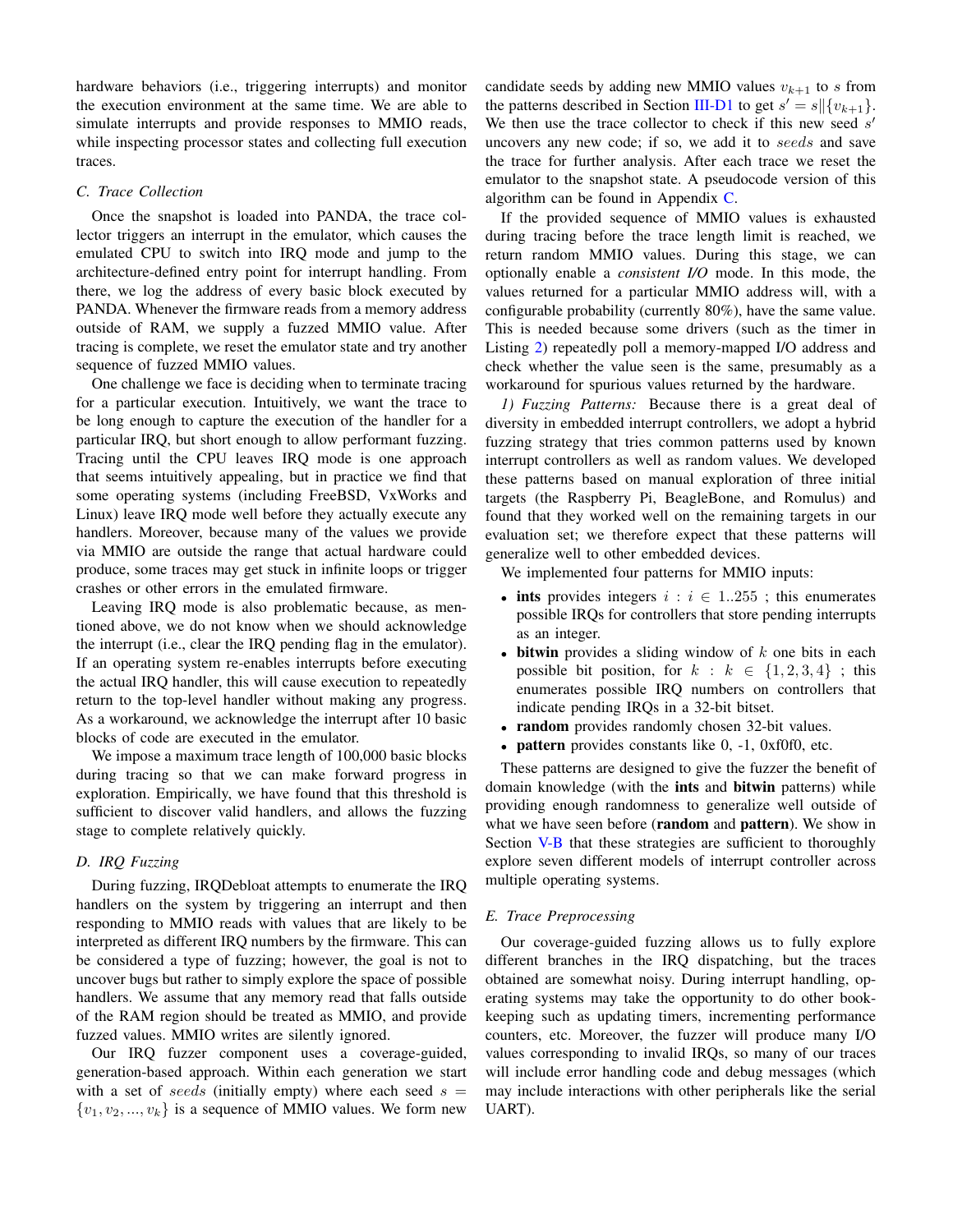In the trace preprocessing stage, we attempt to eliminate common sources of noise in two ways. First, we attempt to identify the subset of I/O sequences from fuzzing that relate to the interrupt controller. Starting from the collected IO sequences from the fuzzing stage, we regroup the IO sequences into small decoupled sequences, deterministically replay the IO sequences, and use these replayed traces for the differential analysis. To decouple the IO sequences, we keep a stack structure for MMIO addresses by pushing new IO addresses, and popping the stack until an already seen MMIO address is out. We log the stack at the same time, as it should represent the IO sequences in one loop/IRQ dispatch. The assumption is that the IO addresses related to IRQ handling are only read once during the time of processing one IRQ exception. In the rare case that an MMIO address is read multiple times during one interrupt, we merge the IO sequences with same MMIO address when they also have the same recorded IO value.

Second, we deduplicate traces by computing a hash of the sequence of basic block addresses in each trace. Since our trace alignment operates on pairs of traces, the amount of time needed grows as the square of the number of traces; thus, it is important to remove redundant traces. In our experiments, deduplication typically reduces the size of the trace dataset from thousands of traces to a few hundred.

# *F. Trace Analysis*

We adapt the trace alignment algorithm from differential slicing [\[29\]](#page-13-7) (which in turn is based on execution indexing [\[48\]](#page-14-1)) to analyze the collected traces in order to infer the different IRQ handlers. The intuition is that since all the IRQ interrupts have the same entry point, they should share a common trace prefix before diverging at certain point into device specific code. By comparing pairs of traces from the fuzzing process, we can eventually find all the IRQ-specific divergences.

We found that the standard differential slicing algorithm required several modifications to make it suitable for analyzing whole-system traces from IRQ processing on embedded devices. We detail these changes in Section [IV-D.](#page-6-0)

# *G. Instrumentation*

Our instrumentation engine aims to be agnostic to the binary target file format. To achieve this, we use the memory and CPU dump (in order to identify where the code will be loaded at runtime), the list of handlers to disable, and the target binary to instrument. To actually disable an IRQ, we overwrite the handler with a dummy function that bypasses the actual handling code and returns immediately. At the moment, this still requires a small amount of manual reverse engineering to identify the correct return value for IRQ handlers on each OS.

To patch the handlers, we first translate the virtual address of the handler into a physical address. Next, for every patch point, we extract a small amount of data around the physical address from the memory dump to form a signature. Using this signature, we search through the kernel binary for a matching offset so we can statically instrument it. Although this approach is unlikely to generalize to cases of packed firmware,

we consider the general problem of firmware unpacking and modification to be outside the scope of this paper.

#### IV. IMPLEMENTATION

In this section we describe our implementation of IRQDebloat in more detail. The fuzzing component of IRQDebloat consists of around 700 lines of C/C++ code in the form of plugins for the PANDA dynamic analysis platform [\[21\]](#page-13-11). The trace processing and binary analysis is implemented as a Binary Ninja plugin in 1100 lines of Python, and the firmware patching is implemented with 300 lines of Python.<sup>[2](#page-5-0)</sup>

# *A. Snapshot Collection*

Our snapshot implementation currently supports JTAG, live system dump, and QEMU-based snapshot acquisition for 32 bit ARM and MIPS platforms. It acquires snapshots using either a patched OpenOCD 0.10.0 (in the case of JTAG), a patched LiME [\[3\]](#page-13-14) kernel module, or qdb in the case of QEMU.

Correctly restoring a snapshot in the emulator also requires that we collect all CPU registers needed for full system execution. This can be challenging on architectures like ARM, which uses banked registers (i.e., some registers have different values that are saved and restored depending on the CPU mode). We modified OpenOCD to capture banked registers by setting the CPU's mode (using the status bits in the CPSR register) to each of the available modes, and then dumping the registers from that mode. We also need to collect many coprocessor registers. Due to space constraints, the full list of registers we collect for ARM and MIPS can be found in Appendix [A.](#page-14-4)

To dump physical memory, we modified OpenOCD's dump\_image command to use physical rather than virtual addresses. For QEMU we use the pmemsave command in the QEMU monitor. And to dump memory on a live system, we rely on the LiME kernel module [\[3\]](#page-13-14). Dumping physical memory requires that we know the start and size of RAM for the embedded device. However, this information can usually be obtained via JTAG or QEMU's info mtree command.

### *B. Trace Collection*

To collect traces, we created an empty machine model for PANDA that has an ARM or MIPS CPU, no peripherals, and a block of RAM at a configurable address and size. We implemented a PANDA plugin that loads a saved snapshot and triggers an interrupt (using QEMU's cpu\_interrupt function). From there, the fuzzing plugin forks child processes, generates the fuzzed values in response to MMIO reads by registering a callback for PANDA CB\_UNASSIGNED\_IO\_READ, and reports information about basic block coverage. For embedded devices that have MMIO regions that overlap with RAM, we could modify the machine model to create an I/O memory region at the appropriate location; however, we have not encountered this case in our testing.

<span id="page-5-0"></span><sup>2</sup>Source line counts generated using David A. Wheeler's 'SLOCCount'.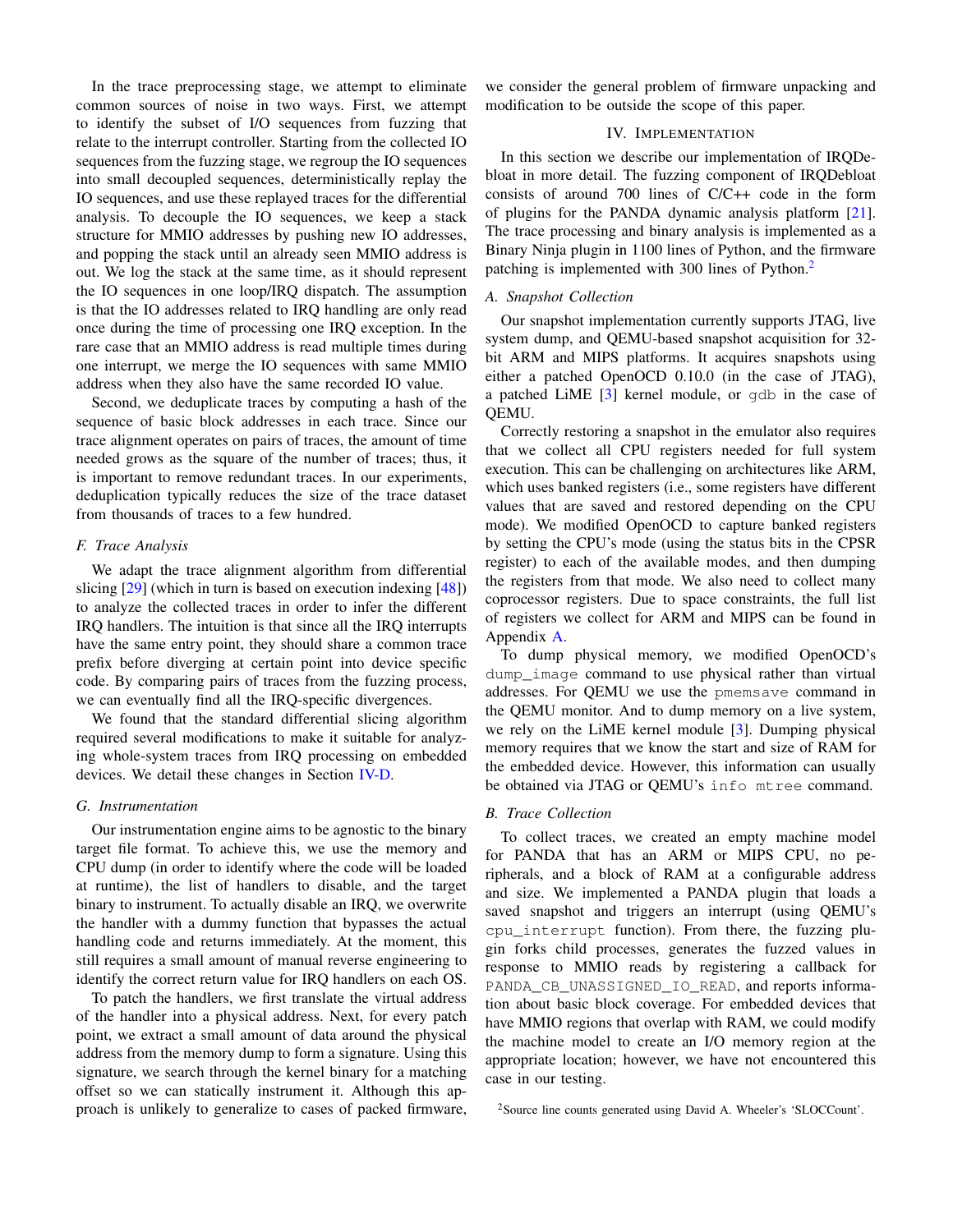# *C. Trace Analysis*

*1) Preprocessing:* As described in Section [III-E,](#page-4-1) we preprocess traces by deduplicating them using the hash of the basic block sequence, and minimizing them to create shorter traces that contain, to the extent possible, only the IRQ handling code.

We also automatically infer a list of potential I/O addresses that correspond to polling loops, such as those used by timers and UARTs. These inferred I/O addresses will be ignored when we regroup I/O sequences, and will be replayed with specific values (randomly chosen from 0 or -1) during the I/O replay. These values were chosen by examining the code of several timer and UART drivers and identifying values that minimize the amount of polling needed among the hardware seen in our evaluation corpus. An example of this sort of problematic code is given in Listing [3;](#page-6-1) here, the FreeBSD kernel repeatedly polls the UART's FIFO status register until the FR\_TXFF bit is clear. Returning 0 allows this loop to be bypassed, resulting in a shorter trace.

<span id="page-6-1"></span>

| <b>Listing 3 PL011 UART</b> driver in the FreeBSD kernel.                                                            |
|----------------------------------------------------------------------------------------------------------------------|
| static void                                                                                                          |
| uart_pl011_putc(struct uart_bas *bas, int c)                                                                         |
| $/*$ Wait when TX FIFO full. Push character otherwise. */<br><b>while</b> ( uart getreg (bas, UART FR) $\&$ FR TXFF) |
| uart setreg(bas, UART DR, c & Oxff);                                                                                 |

To identify timer and UART peripherals, we identify any MMIO address that has a significantly higher number of appearances than the first MMIO read address (which corresponds to the top-level IRQ source register). Empirically, we found that a threshold of around 10 times higher than the appearance number of the first MMIO read address works well to identify this kind of polling code.

*2) Postdominator Computation:* The preprocessing stage augments the trace with immediate postdominator information so that each basic block address in the trace becomes a pair  $(\text{addr}, \text{ipdom}).$ 

We first collect all functions and possible return nodes using static analysis to disassemble each function and create a CFG. In our implementation, we use Binary Ninja (2.4.2846) as our base disassembler. To help overcome the limitations of imprecise binary analysis, we guide the disassembly with the addresses from the traces. To compute postdominators we use the standard fast dominance algorithm from Cooper et al. [\[15\]](#page-13-15).

In some cases, we found that the disassembler could miss basic blocks in a function. To overcome this, we split the CFG of such functions into multiple sub-CFGs and compute postdominators for the smaller CFGs. An example of this occurs when Binary Ninja fails to resolve a switch statement. Instead of trying to resolve the switch table, we mark the basic block as a return node, and the switch table targets (observed from the trace as the next instruction) as the start of a new function. The EI stack and immediate postdominators will be computed locally inside those functions without changing any divergence results.



<span id="page-6-2"></span>Fig. 3. Example CFG and two traces through the CFG: " $A \rightarrow C \rightarrow R2$ " and "A→B→A→C→R2".

During preprocessing we also resolve inconsistencies between QEMU's translation blocks and actual basic blocks in the static CFG. For QEMU, a translation block is any straightline code that terminates in a branch or call instruction. However, basic blocks in the static CFG may be split up further, since incoming edges to the middle of a block are not allowed.

To fix the issue, we check for missing basic blocks during the trace re-processing. For every address in the trace, we cross check the next address after its basic block ends, the outgoing edges of the basic block, and the next address in the trace, and determine whether we need to split the translation block into a true basic block. If so, we create a new trace entry corresponding to the start of the basic block.

#### <span id="page-6-0"></span>*D. Divergence Analysis*

Our divergence analysis is an implementation of execution indexing  $[48]$ , which we gave an overview of in Section [II-B.](#page-1-2) To better handle the kind of traces encountered in embedded IRQ fuzzing, we made several modifications to the core algorithm, which we detail in this section.

*1) Trace Realignment with Multiple Return nodes:* One substantial step in trace analysis is to build an immediate postdominator mapping for every basic block inside the function. In the case of multiple return nodes in a function, a common approach is to create a fake return node sink, and add an edge from every actual return node to the fake return node, so that we can use the fake return node as a single root to compute the immediate postdominators.

However, during our experiments, we found this approach can sometimes produce unnecessarily large divergences. Consider the example CFG in Figure [3](#page-6-2) and two traces through it, "A $\rightarrow$ C $\rightarrow$ R2" and "A $\rightarrow$ B $\rightarrow$ A $\rightarrow$ C $\rightarrow$ R2". If we create a fake node for R1 and R2, both A and B will have the fake node as the immediate postdominator. With the update of the EI stack, two traces will diverge at the first address, but since their immediate postdominators are both the fake return node, the two traces would only be able to realign at the fake return node after R2. As a result, we will miss the node C, especially if C dispatches to another IRQ handler. However, if we remove R1, and build the immediate postdominator based on R2, node A will be the immediate postdominator of B, and C will be the immediate postdominator of A, so we will still be able to realign at node C.

As a solution, we build separate postdominator mappings for each return node. During trace processing, we pick the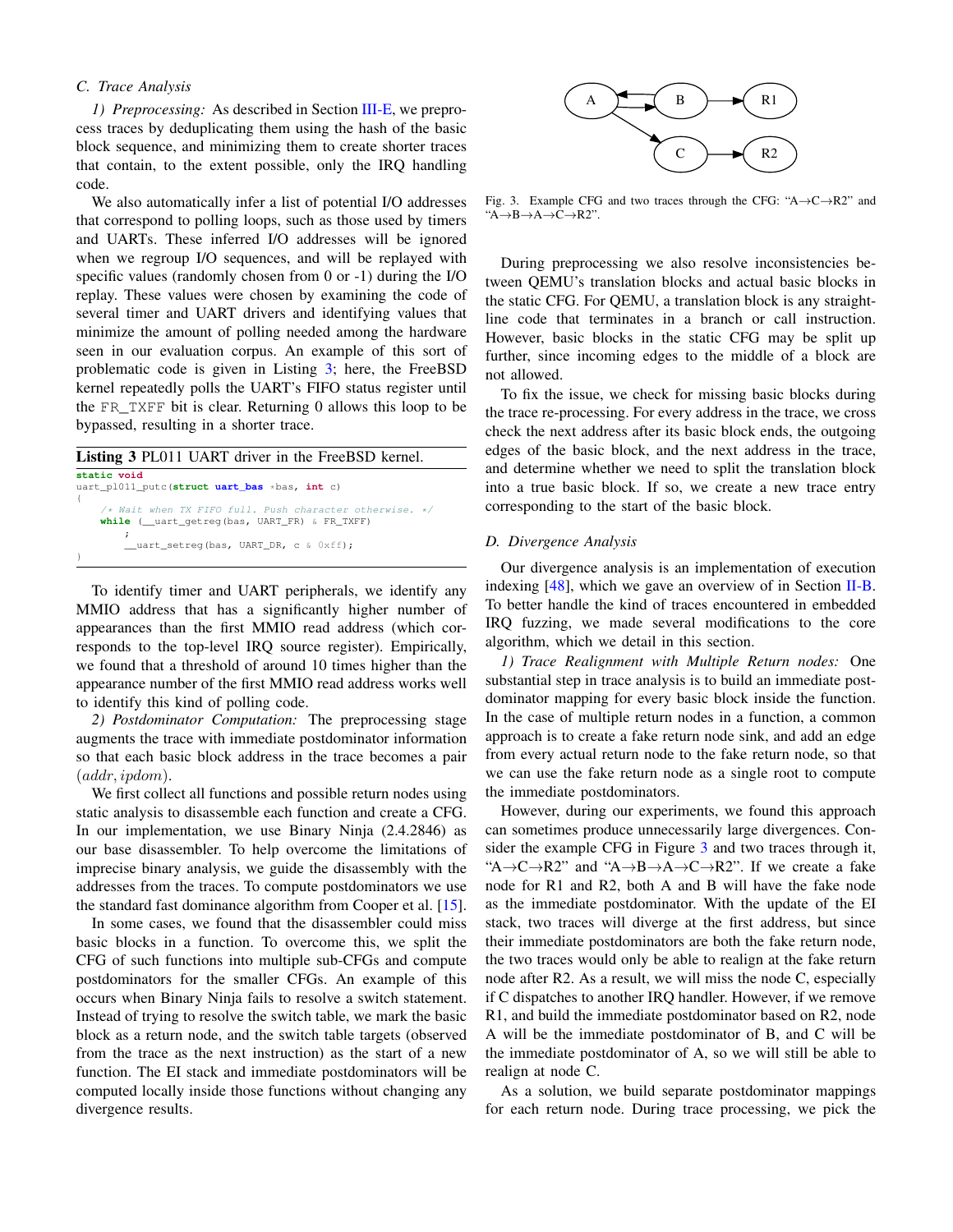appropriate postdominator mapping by looking ahead in the trace to see which return was actually invoked.

*2) Trace Truncation:* Whereas traces of traditional userland programs are typically complete (i.e., they all eventually reconverge at the program's exit point), our IRQ fuzzing traces are often cut short either because we reach the trace length threshold or because the execution hits some error during tracing. This means that some functions in the trace will have no return node, which is needed to identify the post-dominator at a function call. To address this problem, we detect trace truncation and promote the last basic block for that function in the trace to a return node.

*3) Walking Misaligned Traces:* When traces diverge, the original trace alignment algorithm favors shorter EI stacks, and only proceeds on the trace with a larger EI stack until they re-align. However, because our traces may be truncated, we have found that sometimes a shorter EI stack doesn't mean the trace is closer to the end.

Instead, our trace alignment first tries to align the traces by proceeding on the trace with the larger EI stack. If realignment fails, we re-try with the shorter EI stack. In the case where a divergence is encountered and both EI stacks are the same height, we try to proceed on both traces and then pick the alignment that re-converges earlier (i.e., has a smaller amount of divergence).

# *E. Postprocessing*

The output from differential analysis is a list of divergence points, which may also contain unrelated divergence points in addition to the expected IRQ dispatchers. However, we can take advantage of the fact that IRQ handlers are registered dynamically to more precisely identify the handlers. Because handlers are registered dynamically, they must be stored by the OS as function pointers; thus, we can filter the results by including divergences where 1) the divergence is caused by an indirect call, and 2) the branch target is a function.

On ARM, indirect calls are generally made via the  $blx$ and bx instructions; MIPS uses jr and jalr. To check function targets, we reuse the results from trace preprocessing (which gives us an over-approximation of potential functions), and match the branch target address against the function start addresses. We will show in Section [V-E](#page-9-1) that although this filtering strategy is simple, it suffices to eliminate almost all the false positives in our dataset.

## *F. Instrumentation*

Our instrumentation modifies the target kernel to remove the handler corresponding to undesired hardware functionality. To do so, we must locate the function in the binary firmware image, and then overwrite it. To find the appropriate locations to patch in the static firmware image, we create a signature out of the bytes surrounding the hook site. Then, we scan the firmware image to locate the matching code. Our signature is 32 bytes, which we have found in testing to be sufficient to uniquely identify the code locations we need to patch.

TABLE I PLATFORMS AND OPERATING SYSTEMS TESTED

<span id="page-7-0"></span>

| Name              | OS             | Soc            | Snapshot    | IntC              |
|-------------------|----------------|----------------|-------------|-------------------|
| RasPi             | Linux          | <b>BCM2837</b> | <b>JTAG</b> | <b>BCM</b>        |
| RasPi             | <b>FreeBSD</b> | <b>BCM2837</b> | <b>JTAG</b> | <b>BCM</b>        |
| RasPi             | RiscOS         | <b>BCM2837</b> | <b>JTAG</b> | <b>BCM</b>        |
| Beaglebone        | Linux          | TI AM335x      | <b>JTAG</b> | AM335x            |
| <b>SABRE Lite</b> | <b>VxWorks</b> | BD-SL-i.MX6    | <b>OEMU</b> | GICv3             |
| <b>SABRE Lite</b> | Linux          | $BD-SL-i.MX6$  | <b>OEMU</b> | GICv3             |
| Samsung NURI      | Linux          | Exynos 4210    | <b>OEMU</b> | GIC+Combiner      |
| Romulus           | Linux          | AST2500        | <b>OEMU</b> | <b>ASPEED VIC</b> |
| WRT54GL           | Linux          | <b>BCM5352</b> | JTAG        | <b>MIPS</b>       |
| SteamLink         | Linux          | MV88DE3108     | KMod        | $GIC+APB$         |

Our current prototype supports disabling handlers on Linux, FreeBSD, and RiscOS. In Linux, we patch the IRQ handler by overwriting the start with mov  $r0$ , 2; mov pc, lr, which sets the return value to IRQ\_WAKE\_THREAD (2) and returns. Similarly in FreeBSD, we set the return value to be FILTER\_SCHEDULE\_THREAD (4) and return. In RiscOS, we instead patch the IRQ handler with bic r11, r11, 1; mov pc, 1r, which clears the IRQDesp\_Link\_Unshared bit and then returns. We determined these values by reading the kernel source for each OS, but in future work we hope to determine appropriate return values automatically.

### V. EVALUATION

In this section, we evaluate IRQDebloat along two dimensions of generality: hardware diversity and firmware diversity. To demonstrate that our approach to interrupt handler identification works across diverse interrupt controller models, we test it against six ARM-based platforms and one MIPS platform across four different operating systems, detailed in Table [I,](#page-7-0) for a total of ten different embedded configurations. By examining the Interrupt Controller (IntC) column, we can see that only one of our tested systems, the i.MX6-based SABRE Lite board, exclusively uses the ARM GIC standard, indicating that there is considerable diversity in embedded interrupt controller hardware.

To show that we can generalize across different operating systems, which may have different code patterns for IRQ dispatch, we evaluate on Linux, FreeBSD, VxWorks, and RiscOS. RiscOS in particular serves as a robustness test for our trace alignment and IRQ handler identification, as the operating system is quite old (dating to 1987) and written almost entirely in ARM assembly.

In each case, we begin by establishing ground truth. For hardware, this means examining the datasheets and opensource firmware to understand how the interrupt controller works at the hardware level. For the operating system evaluation, we locate the handler registration code in each OS and then add logging code to collect a trace of all interrupt handlers known to the OS.

Next, we evaluate the fuzzing, preprocessing, and divergence analysis components of IRQDebloat. We compare the identified handlers to the ground truth on each platform to identify false negatives (i.e., registered IRQ handlers that are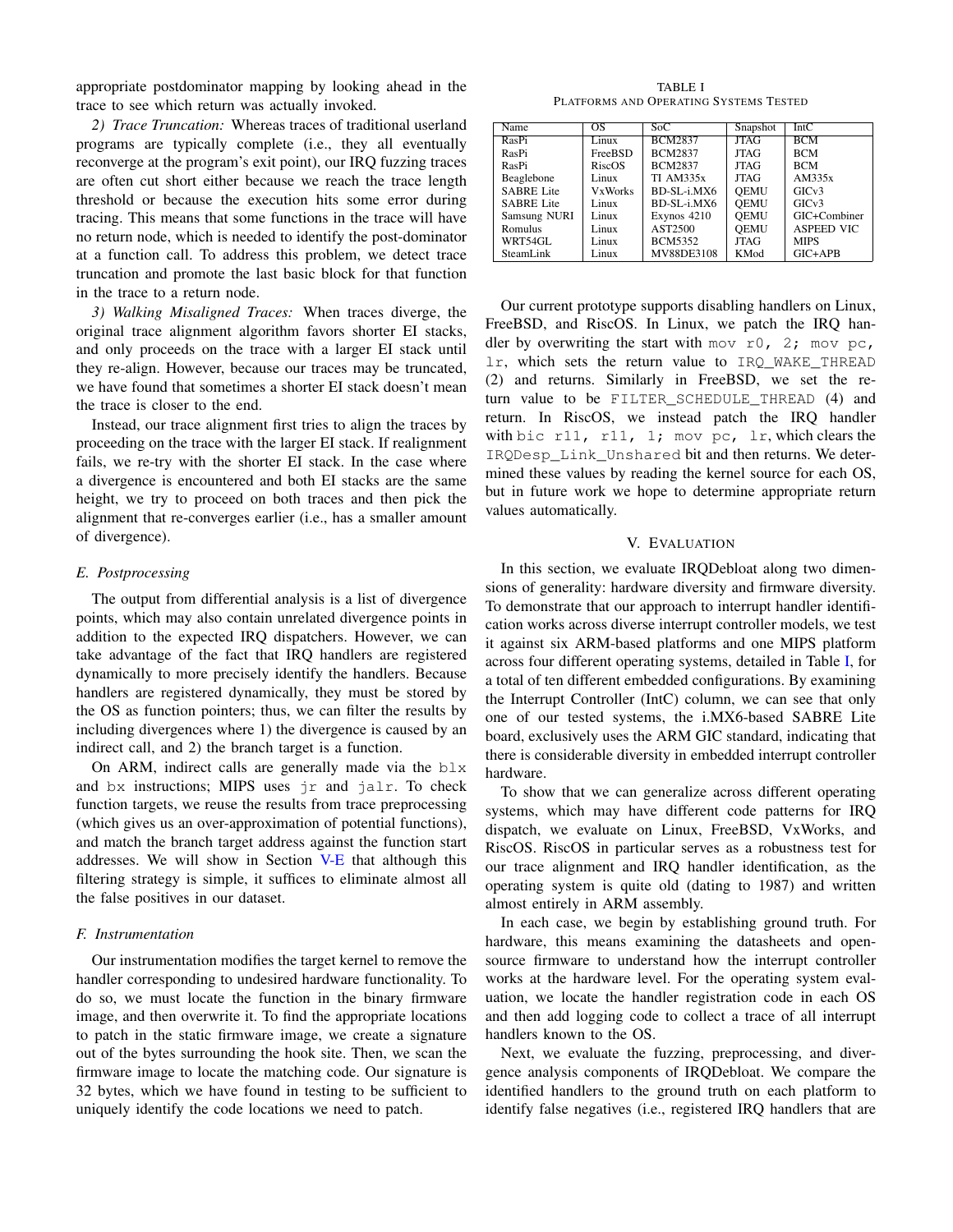| <b>TABLE II</b>                                                      |  |
|----------------------------------------------------------------------|--|
| REGISTERED IRO HANDLERS FOR EACH OS. † INDICATES A THREADED HANDLER. |  |

<span id="page-8-0"></span>

|                 | RasPi<br>Linux | RasPi<br>FreeBSD | RasPi<br><b>RiscOS</b> | <b>BeagleBone</b><br>Linux | <b>Romulus</b><br>Linux | Nuri<br>Linux | Sabre<br>Linux                        | <b>Sabre</b><br><b>VxWorks</b> | WRT54GL<br>Linux | <b>SteamLink</b><br>Linux |
|-----------------|----------------|------------------|------------------------|----------------------------|-------------------------|---------------|---------------------------------------|--------------------------------|------------------|---------------------------|
| IPI             |                | 5                | $\Omega$               |                            | $\Omega$                | $\Omega$      | $\Omega$                              |                                |                  | $\Omega$                  |
| Mbox            |                |                  |                        |                            |                         |               |                                       |                                |                  |                           |
| SYS_Timer       |                |                  |                        |                            |                         |               |                                       |                                |                  |                           |
| <b>PMU</b>      |                |                  |                        |                            |                         |               |                                       |                                |                  |                           |
| <b>USB</b>      |                |                  |                        | $1+1+$                     |                         |               |                                       |                                |                  |                           |
| <b>GPIO</b>     |                |                  |                        |                            |                         |               |                                       |                                |                  |                           |
| MMC/SD          |                |                  |                        | $1+1+$                     |                         | $\Omega$      | $1+1+$                                |                                |                  |                           |
| Loc_Timer       |                |                  |                        |                            |                         |               |                                       |                                |                  |                           |
| <b>UART</b>     |                |                  |                        |                            |                         |               |                                       |                                |                  |                           |
| FrameBuf        |                |                  |                        |                            |                         |               |                                       |                                |                  |                           |
| Video           |                | ۱÷               |                        | $1 + 1 +$                  | ١÷                      | 0             | $6+1$ <sup><math>\dagger</math></sup> |                                |                  |                           |
| <b>DMA</b>      |                |                  |                        |                            |                         |               |                                       |                                |                  |                           |
| Eth             |                |                  |                        |                            |                         |               |                                       |                                |                  |                           |
| $_{\rm I2C}$    |                |                  |                        | $1 + 1 +$                  |                         |               |                                       |                                |                  |                           |
| SPI             |                |                  |                        |                            |                         |               |                                       |                                |                  |                           |
| Chained/Virtual | 3              |                  |                        |                            |                         | 6             |                                       |                                |                  |                           |
| Other           | 0              |                  | 0                      | $3 + 3 +$                  |                         | $\Omega$      | $3+4+$                                |                                |                  |                           |

not found during fuzzing or analysis) and false positives (i.e., non-handler code mistakenly identified by the divergence analysis). We also demonstrate that our preprocessing successfully reduces the size and number of traces we need to analyze.

Finally, we perform two case studies with platforms in our evaluation dataset. To understand the impact of disabling IRQ handlers on a real system (the Raspberry Pi), we systematically evaluate the effect of disabling each handler found across three operating systems (Linux, FreeBSD, and RiscOS). Next, we give a practical demonstration of IRQDebloat's ability to reduce attack surface with the popular Steam Link streaming device, showing that disabling the IRQ handler for the WiFi/Bluetooth functionality succesfully blocks a Bluetooth exploit. We then systematically measure the attack surface reduction (ASR) on this device by counting how many CVEs would have been blocked over the past five years by disabling each interrupt on the device.

# *A. Hardware Ground Truth*

To characterize the types of interrupt controllers in our evaluation corpus, we analyzed the datasheets, kernel source code, and (for devices supported by QEMU) the QEMU emulated peripheral source. Broadly, we find two main ways of identifying a pending interrupt i: either by setting the  $i$ -th bit in a 32-bit register, or by returning the integer  $i$ . This validates our fuzzing strategy, which systematically enumerates small integer values as well as setting each possible bit in each 32 bit MMIO register.

The Raspberry Pi has the most complicated IRQ dispatch hardware among the tested platforms. The BCM2837 SoC has 4 CPU cores, and each core has an independent 32-bit IRQ source register to signal which peripheral device raised the IRQ. Every bit of the IRQ source register is used to determine one specific device, and device IRQs can be configured to route to any one of the cores' IRQ source register, including Inter-Processor Interrupts (IPI), Performance Monitor Unit (PMU), Local Timer etc. Among these, there is also a secondary interrupt controller from the GPU (interrupt  $1 \ll 8$ , or 256) chained to the global interrupt controller, which has three further 32-bit IRQ pending registers that signal which global device raised the IRQ, such as global timer, UART controller, GPIO controller etc. The masked bits of these 3 registers in combination determine the source device during an interrupt.

The ASPEED Romulus has a similar, albeit simpler, hardware design. It has two 32-bit source registers at the top-level, and each bit of the registers signals one particular device. Similarly, users can further register chained IRQ handlers under each device to dispatch device specific interrupts. In our setup, we have a I2C controller that further dispatches one hardware IRQ in a bit-masked 32-bit register, and a GPIO controller that dispatches two registered IRQ handlers through 8 MMIO registers, each of which can indicate up to 32 interrupt sources (although in practice only the first 29 are enabled on the Romulus).

Three devices in our evaluation dataset (SABRE Lite, Samsung NURI, and Steam Link) use the standard ARM GIC [\[7\]](#page-13-12), which is thoroughly documented by ARM. To obtain the IRQ number, the GIC provides a single 32-bit MMIO register, GICC\_HPPIR which returns the highest-priority pending interrupt in its lowest 10 bits (for a total of 1024 possible IRQ numbers, although IRQs 1020-1023 reserved for signaling conditions such as spurious interrupts). In addition to the GIC, the NURI and Steam Link have additional secondary interrupt controllers. The NURI has a "combiner" peripheral that allows multiple peripherals' interrupts to be grouped into a single GIC input and supports five different groups; each group has a corresponding 32-bit MMIO register that indicates which member of the group raised the interrupt using a bit set. The Steam Link has two secondary Synopsys DesignWare interrupt controllers on the Advanced Peripheral Bus (APB). Each APB interrupt controller has a 32-bit register where each bit represents a separate interrupt.

Unlike many of the ARM systems we examined, the MIPSbased Linksys WRT54GL has a well-documented way of handling interrupts. The interrupts are signaled in the CP0 Cause register through the IP0–IP7 bit fields (for a maxi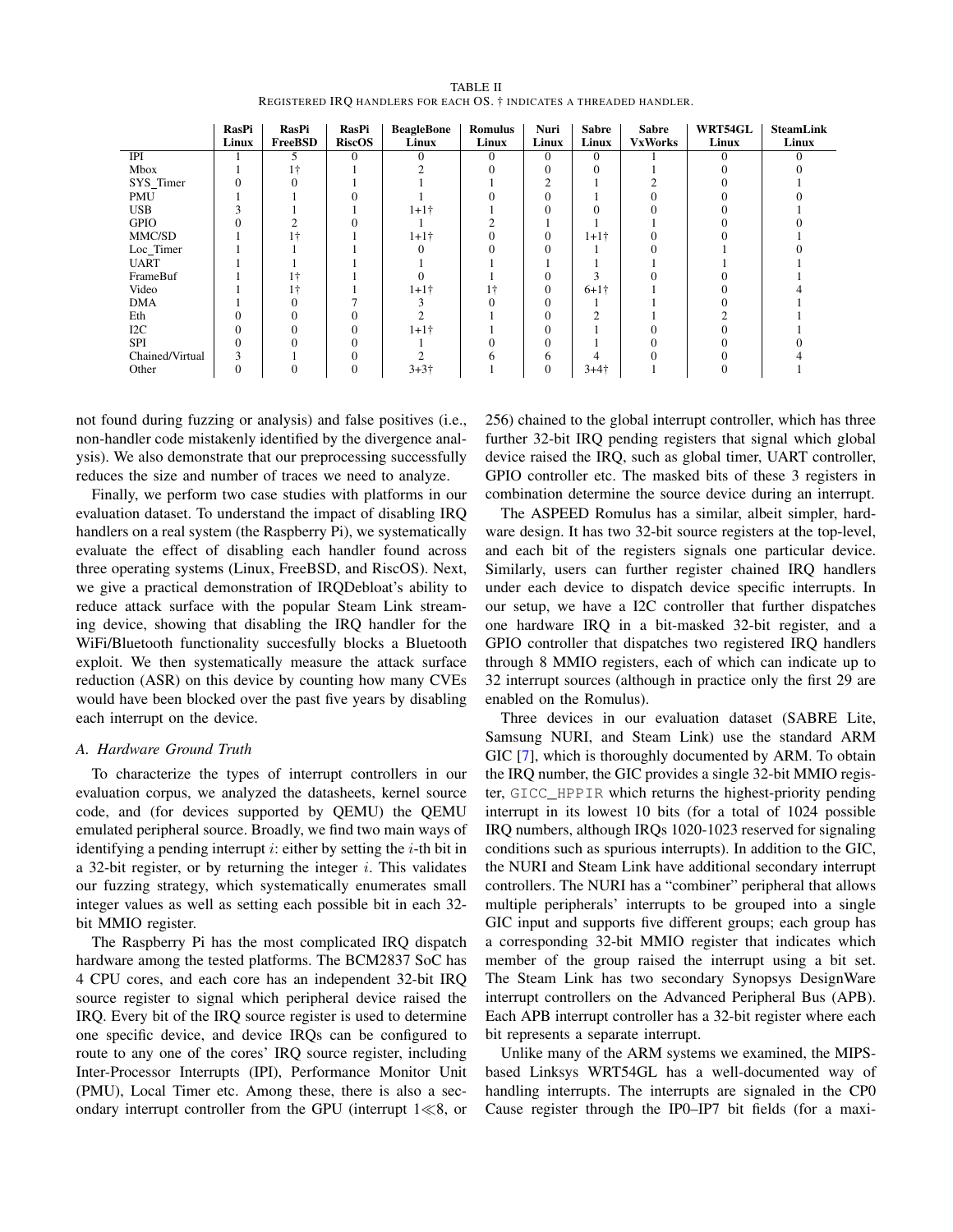mum of 8 interrupts). Each interrupt can be independently enabled/disabled in the CP0 Status register through the IM0– IM7 mask bits. Notably, MMIO is not used, meaning that we do not need to actually fuzz the MMIO values to collect traces. More complex MIPS devices may include dedicated interrupt controller peripherals (e.g., the MIPS Malta board uses a PCstyle Intel 82C59 interrupt controller, and the MIPS Boston board uses the MIPS Global Interrupt Controller (GIC)).

Finally, the BeagleBone has the simplest design compared to the other boards. It reads a 7-bit integer value (128 total possible IRQs) from the interrupt controller register, and dispatches directly using the hardware IRQ number. We did not encounter any chained IRQ handlers with the BeagleBone in our setup.

#### <span id="page-9-0"></span>*B. OS Ground Truth*

To verify our analysis results, we first need to obtain the ground truth of how many IRQ handlers are actually registered, and how many of those registered handlers are actually used at the runtime.

For Linux and FreeBSD, which are open-source, we instrumented the kernel source and added print functions to the interrupt registration APIs. We instrument irq\_request\_irq, irq request percpu irq and request threaded irq in the Linux kernel and intr\_setup\_irq in the FreeBSD kernel. For RiscOS, which has a fairly simple design for its IRQ handling, we studied the code for the interrupt handling routine, and then located and parsed the device and IRQ data structures from the memory dump to enumerate the registered handlers. Finally, for VxWorks, we reverse engineered the interrupt handling code (aided by the presence of debug symbols in our evaluation image) and then used gdb to enumerate the list of handlers from a running system.

Table [II](#page-8-0) shows the listing of registered IRQ handlers we found in each operating system. Note that threaded IRQ handlers are not included in our evaluation. We discuss this limitation further in Section [VI.](#page-11-0)

#### <span id="page-9-4"></span>*C. Fuzzing Evaluation*

Different interrupt controllers and implementations of IRQ dispatching across operating systems may have different behaviors for the same sequence of fuzzed MMIO values. In this section, we evaluate how effective our fuzzing strategies (described in Section [III\)](#page-2-0) are at covering the IRQ handlers for each platform.

Figure [4](#page-9-2) shows the IRQ handler coverage for each platform as fuzzing proceeds. In our test set, we see that IRQDebloat's fuzzer uncovers almost all handlers within 3 hours; in one case (Linux running on SABRE Lite) it takes up to 24 hours to uncover the final handler.

By comparing to the ground truth for each platform, we find only two handlers that the fuzzer is unable to uncover: mxc epdc irq handler and vdoa irq handler in Linux for SABRE Lite. On further investigation, we found that these are masked (i.e., disabled) by the operating system and cannot be triggered in our configuration. In other words, the fuzzer successfully finds all of the reachable handlers in our test set.



<span id="page-9-2"></span>Fig. 4. Fuzzing coverage over time.

TABLE III EFFECT OF TIMER/UART POLLING REMOVAL

<span id="page-9-3"></span>

|                 | # Blacklisted MMIO | <b>Before</b> | After |
|-----------------|--------------------|---------------|-------|
| Romulus Linux   |                    | 490.446       | 1087  |
| Sabre VxWorks   |                    | 66            | N/A   |
| RasPi FreeBSD   |                    | 25,583        | 647   |
| RasPi RiscOS    |                    | 50            | N/A   |
| Beagle Linux    | 2                  | 2,166         | 184   |
| RasPi Linux     |                    | 1,277         | 681   |
| Nuri Linux      |                    | 41,540        | 266   |
| Sabre Linux     | 3                  | 21,293        | 86    |
| SteamLink Linux |                    | 15,106        | N/A   |

### *D. Preprocessing*

The goal of our preprocessing stage is to simplify the traces by minimizing common sources of noise (e.g., timer/UART polling) and extracting shorter I/O sequences that allow handlers to be found earlier. To evaluate the effect of this preprocessing, we measured the minimum, maximum, and average position in the trace for each handler on each platform. Across the platforms tested, we find that I/O sequence grouping reduces the average number of blocks in the trace needed to reach a handler from 47,171 to 6,935.

We also investigate the effect of identifying and blacklisting polling loops. Table [III](#page-9-3) shows the number of grouped I/O sequences before and after applying the IO blacklist. (We omit WRT54GL here since it does not use MMIO for interrupt dispatching.) Each grouped I/O sequence is replayed to create a trace for the divergence analysis, so reducing the number of such sequences is critical for performance. We find that our heuristic effectively reduces the number of sequences we need to consider by between 1.9X and 451X (151X on average), indicating that it provides significant savings.

#### <span id="page-9-1"></span>*E. Divergence Analysis Results*

We report the results of our divergence analysis in Table [IV.](#page-10-0) In addition to false positives and negatives, we also include the number of chained handlers ("Chain") and the number of default handlers ("Default"). These represent handlers that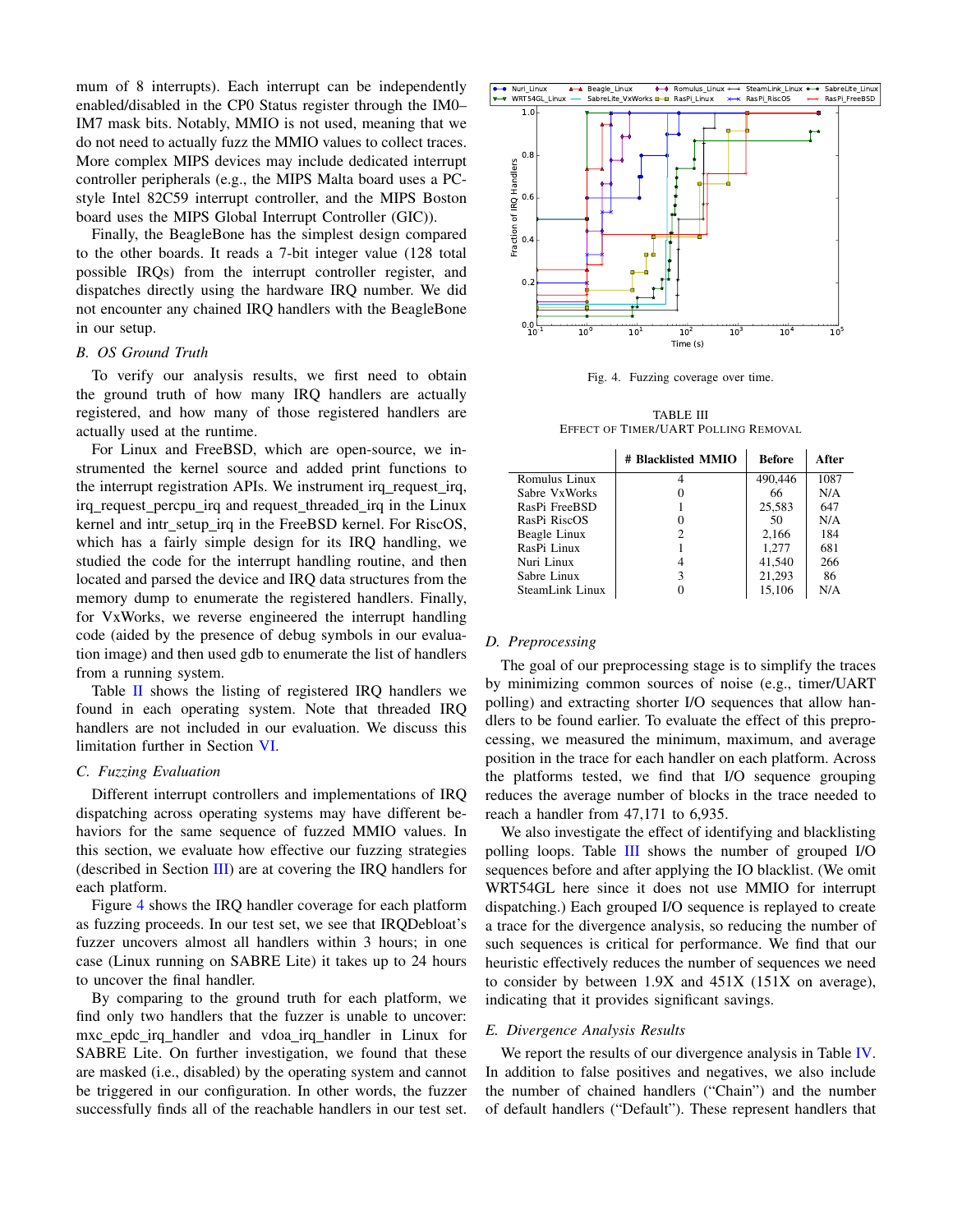<span id="page-10-0"></span>TABLE IV DIVERGENCE ANALYSIS FALSE POSITIVES AND NEGATIVES

|                 | <b>Total</b> | FN | <b>FP</b> | Chain | <b>Default</b> |
|-----------------|--------------|----|-----------|-------|----------------|
| Beagle Linux    | 23           |    |           |       | 2              |
| Nuri Linux      | 11           |    |           |       |                |
| RasPi FreeBSD   | 12           |    |           |       |                |
| RasPi Linux     | 14           |    |           |       |                |
| RasPi RiscOS    | 16           |    |           |       |                |
| Romulus Linux   | 19           |    | 2         |       | っ              |
| Sabre Linux     | 28           | 2  |           |       |                |
| Sabre VxWorks   | 12           |    | 2         |       |                |
| WRT54GL Linux   |              |    |           |       |                |
| SteamLink Linux | 21           |    | ٩         |       |                |

do not appear in our ground truth (and so would normally be considered false positives) but which we feel can justifiably considered real handlers. Chained handlers are virtual handlers that dispatch to more specific handlers. We do not consider these false positives, since a user may wish to use such handlers to disable multiple peripherals at once. In some cases, there may only be a single sub-handler registered under a chained handler. In this case IRQDebloat will only find the top-level handler in the chain, since there will be no further divergences. We consider this a true positive, since disabling the top-level handler will still disable the desired peripheral. Default handlers similarly do not appear in our ground truth, as they are statically registered by the OS as a fallback when no other handler is suitable. These are found by our divergence analysis, since invalid IRQ numbers will diverge from valid IRQs. We do not include these as false positives.

Aside from chained and default handlers, we have two false negatives for Sabre LITE Linux, two false positives for Sabre LITE VxWorks, two false positives for Romulus Linux, and three false positives for Steam Link Linux. The two false negatives are missed during the fuzzing stage (as mentioned in Section [V-C\)](#page-9-4) and so do not appear in any trace.

The false positives in Sabre LITE VxWorks and Romulus Linux are caused by internal callback functions inside specific IRQ handlers. For Sabre LITE VxWorks, the false positive is located at \_\_udivmodsi4, an LLVM compiler intrinsic for the integer divide and modulus operation, which has a switch statement at the end of the function for optimization. Romulus Linux has two callback functions registered under its UART interrupt handler (serial8250\_interrupt), which could invoke either aspeed vuart handle irq or serial8250 default handle irq. The Steam Link false positives turn out to be caused by Linux softirq tasklets (callbacks which can be scheduled by drivers and run at the end of IRQ handling in irq exit).

While not ideal, false positives are not particularly harmful in our setting. A false positive will mean that the user has one more handler to check (which just means booting the device and seeing if the unwanted peripheral has been disabled).

# *F. IRQ Monitoring and Removal*

To evaluate the IRQ monitoring and removal on a real device, we used the results of our analysis to instrument three

TABLE V IRQ HANDLER REMOVAL RESULTS.

<span id="page-10-1"></span>

|                  | Linux  | <b>FreeBSD</b> | <b>RiscOS</b> |
|------------------|--------|----------------|---------------|
| <b>UART</b>      |        |                |               |
| <b>USB</b>       |        |                |               |
| Video Controller |        | N/A            |               |
| <b>DMA</b>       |        | N/A            |               |
| <b>GPIO</b>      | N/A    |                | N/A           |
| <b>PMU</b>       |        |                | N/A           |
| Timer            |        | ₹              |               |
| <b>IPI</b>       | en (en |                | <b>Go</b> yo  |

operating systems (Linux, FreeBSD, and RiscOS) running on a Raspberry Pi. We selectively disabled all discovered IRQ handlers on each operating system as shown in Table [V.](#page-10-1) For the USB and Video IRQ handlers in RiscOS (indicated with a † in the table), we found that the handlers could not be disabled during boot, so we used our instrumentation engine to add code that waits until the system has booted (using a simple counter) and then disables the handler at runtime. The "N/A" entries in the table indicate that the OS does not register a handler for that device. Finally,  $\mathbb{R}$  entries indicate that the device cannot function properly with that IRQ disabled.

With the UART disabled, we lose all input/output through the serial port, while all the other parts (HDMI, USB etc.) are unaffected. When USB is disabled, we can still interact through the serial port, but we lose all control from USBconnected devices (keyboard, mouse etc.), as well as the Ethernet connection, which is internally connected to the USB bus on the Raspberry Pi. We did not see any effect from disabling the video controller interrupt (DMA) or Performance Monitoring Unit (PMU). The remaining handlers (timer and inter-processor interrupt (IPI)) are essential for device functionality and cannot be disabled.

#### *G. Case Study: Bluetooth on the Steam Link*

We use the Valve Steam Link to illustrate a real-world case of how IRQDebloat could be used to reduce attack surface. The Steam Link is based on the Marvell Armada 1500-mini (MV88DE3108) SoC and is used to stream games from a desktop PC to an external display via HDMI. It runs Linux and supports connectivity via WiFi, Bluetooth, and Ethernet. Our scenario considers a user who does not have any Bluetooth devices and wishes to disable this functionality to avoid Bluetooth exploits such as BleedingTooth [\[37\]](#page-13-16). Indeed, we found that the Steam Link in its default configuration is vulnerable to one of the BleedingTooth vulnerabilities, BadChoice (CVE-2020-12352; the kernel version used, 3.8.13, is too old to be vulnerable to BadKarma and BadVibes).

Although the Steam Link only accepts signed firmware and does not have JTAG exposed on the board, Valve has released information that allows users to log in as root on the device. This allowed us to create a snapshot using our own custom kernel module (for the CPU registers) and LiME [\[3\]](#page-13-14) (for the memory dump). Root access also means that we can patch the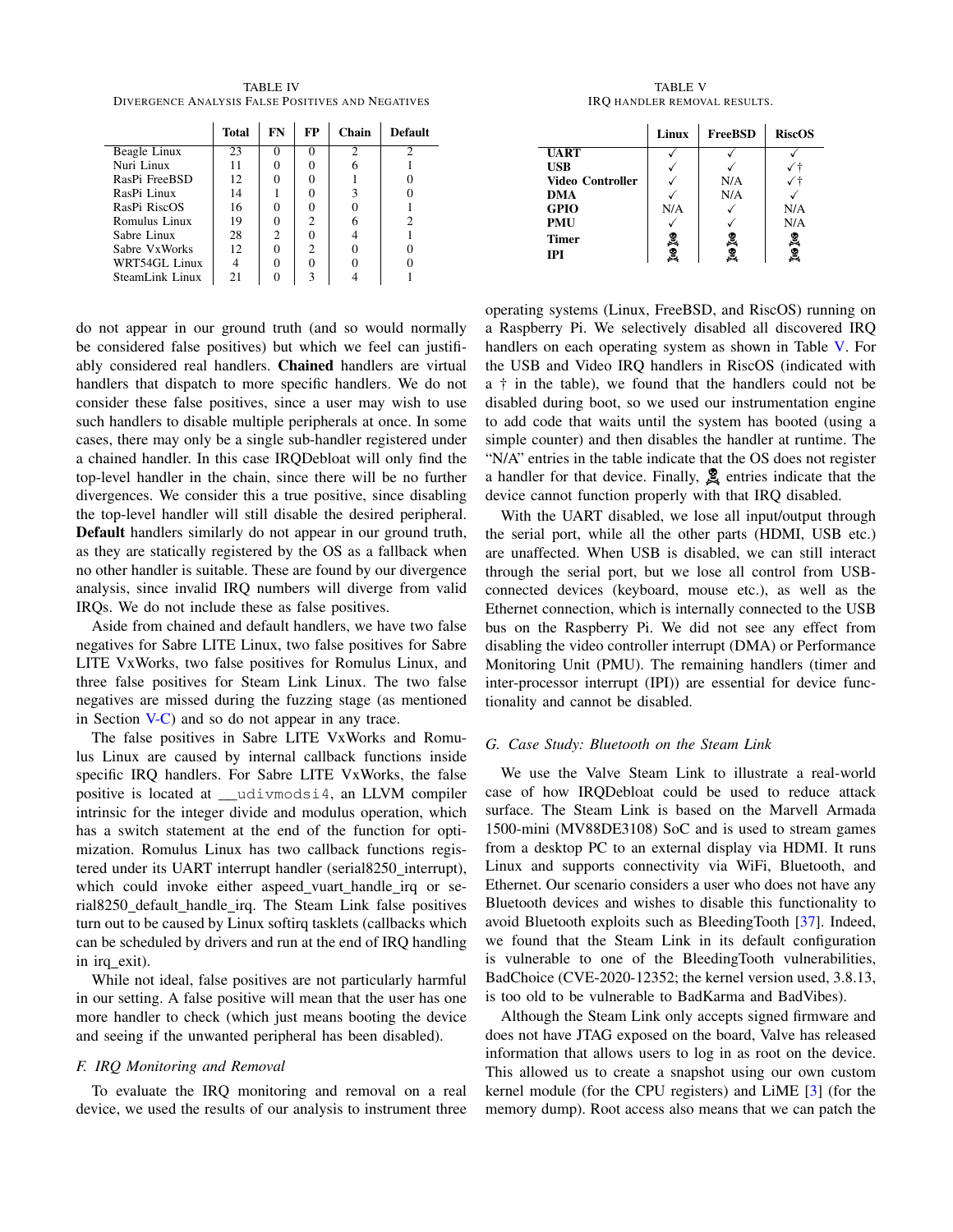kernel in memory in order to disable handlers, even though we are not able to modify the firmware image itself.

Our analysis finds a total of 21 handlers. We disabled them one by one and checked whether Bluetooth was still working on the device. If available, kernel symbols (e.g., /proc/kallsyms on Linux) can speed up this process, but are not required. After some analysis we determined that WiFi and Bluetooth functionality are both handled by the Marvell 88W8897 peripheral, which uses a shared interrupt on the SDIO bus for both protocols.

We opted to disable both WiFi and Bluetooth on the device by overwriting the shared SDIO handler. Although this is not ideal (we only *intended* to disable Bluetooth), we note that the Steam Link can still access the internet over Ethernet, so the device is still usable. We then checked whether it was still vulnerable to BadChoice by running the proof-of-concept exploit code, and confirmed that the exploit failed. Indeed, all Bluetooth connections to the device failed.

# *H. Quantifying Attack Surface Reduction*

To more rigorously assess the potential attack surface reduction from disabling handlers on the Steam Link, we collected a list of all CVEs in the past five years (2016–2021) for which the Linux Kernel CVEs project [\[4\]](#page-13-17) could identify a patch, excluding patches larger than 1MB (as these usually removed entire subsystems and would not allow precise matching). In total we found 978 CVEs that met our criteria.

Next we annotated each IRQ on the Steam Link according to whether it is exposed to external input and then manually identified which kernel source paths were potentially reachable from the interrupt handler. We included here both the driver code for the Steam Link's particular peripherals as well as code that handled protocols accessible only via those peripherals (e.g., the Bluetooth protocol stack). We then matched these source paths against our CVE patches to determine which CVEs could have been blocked by disabling the handler. We used the National Vulnerability Database's Attack Vector classification to exclude CVEs that could only be exploited locally by a process running on the device.

The results are shown in Table [VI.](#page-11-1) We can see that there are indeed many vulnerabilities in the WiFi and Bluetooth drivers that would be prevented by disabling the handler (13 CVEs). Similarly, USB devices have been the source of many vulnerabilities, and disabling this interrupt would have blocked 31 vulnerabilities. This count is conservative in two ways. First, it does not consider vulnerabilities in the peripheral firmware itself. For example, the ThreadX-based firmware on the 88W8897 WiFi/Bluetooth peripheral is vulnerable to CVE-2019-6496; while disabling the IRQ for this peripheral would not prevent the *peripheral's* firmware from being exploited, it would prevent further escalation to the main application processor. Second, the attack surface reduction from disabling multiple IRQ handlers at once is not just additive: for example, disabling IRQs 49 and 56 (WiFi/BT and Ethernet) would disable all network access, preventing any vulnerabilities in the entire network stack from being exploited.

TABLE VI STEAM LINK ATTACK SURFACE REDUCTION

<span id="page-11-1"></span>

| IRQ#                                              | Peripheral                 | Ext?                    | <b>Source</b>                                | #CVEs    |  |
|---------------------------------------------------|----------------------------|-------------------------|----------------------------------------------|----------|--|
| $\overline{32}$                                   | <b>Presentation Engine</b> | х                       | N/A                                          | N/A      |  |
| 33                                                | <b>Presentation Engine</b> | Х                       | N/A                                          | N/A      |  |
| 38                                                | GPU                        | х                       | N/A                                          | N/A      |  |
| 44                                                | $\overline{\text{USB}}$    | ✓                       | drivers/usb                                  | 31       |  |
| 49                                                | Bluetooth (SDIO)           |                         | drivers/bluetooth.<br>net/bluetooth          | 7        |  |
| 49                                                | WiFi (SDIO)                |                         | drivers/net/<br>wireless/marvell/<br>mwifiex | 6        |  |
| 50                                                | <b>NAND Flash</b>          | х                       | N/A                                          | N/A      |  |
| 51                                                | <b>Presentation Engine</b> | х                       | N/A                                          | N/A      |  |
| 56                                                | Ethernet                   | ✓                       | drivers/net/<br>ethernet/marvell/<br>geth.c  | $\Omega$ |  |
| 57                                                | Presentation Engine        | х                       | N/A                                          | N/A      |  |
| 168                                               | <b>APB</b> Timers          | х                       | N/A                                          | N/A      |  |
| 176                                               | Two Wire Serial I2C        | $\overline{\mathsf{x}}$ | N/A                                          | N/A      |  |
| 200                                               | UART                       | ✓                       | drivers/tty/serial/<br>8250                  | $\theta$ |  |
| 208                                               | <b>Presentation Engine</b> | х                       | N/A                                          | N/A      |  |
| Total remotely exploitable kernel CVEs, 2016-2021 |                            |                         |                                              |          |  |

#### VI. LIMITATIONS AND FUTURE WORK

<span id="page-11-0"></span>Non-IRQ Inputs. A core assumption we make is that unwanted input to the system is delivered via interrupts. It is possible that some systems just poll for input from a peripheral in a loop. In our experience thus far, this type of input handling is generally only used for very simple peripherals (e.g., simple sensors), but we hope to more thoroughly explore this type of input and find ways to disable it automatically in future work.

Shared and Threaded Handlers. There are currently some OS mechanisms for handling IRQs that we do not yet support. In particular, some peripherals are handled using *threaded* handlers, in which incoming IRQs are queued and then handled asynchronously in a different kernel thread. This can be particularly problematic when multiple devices share a single interrupt (the shared WiFi/Bluetooth interrupt on the Steam Link): although the individual peripherals do have their own handlers, they are only executed after the initial handler has ended, so IRQDebloat can only see and disable the initial toplevel handler.

We believe that such handlers can be identified by continuing our fuzzing after the initial IRQ handler returns and then applying our divergence analysis to the code executed by the kernel scheduler. Since the same threaded handler will always be invoked for a given IRQ, the analysis should allow us to distinguish between threaded handlers and other kernel thread activity. However, we leave this to future work.

Manual Effort. Some parts of our system still require manual effort, which we describe and quantify here; note that the times given are for a user who is relatively skilled at reverse engineering and embedded device hacking. First, human effort is required to acquire a snapshot from the device and to figure out how to flash a modified firmware image. This is currently one of the more time-consuming pieces, as it depends on the device and whether any protection measures exist. For three of the four physical devices in our dataset, we were able to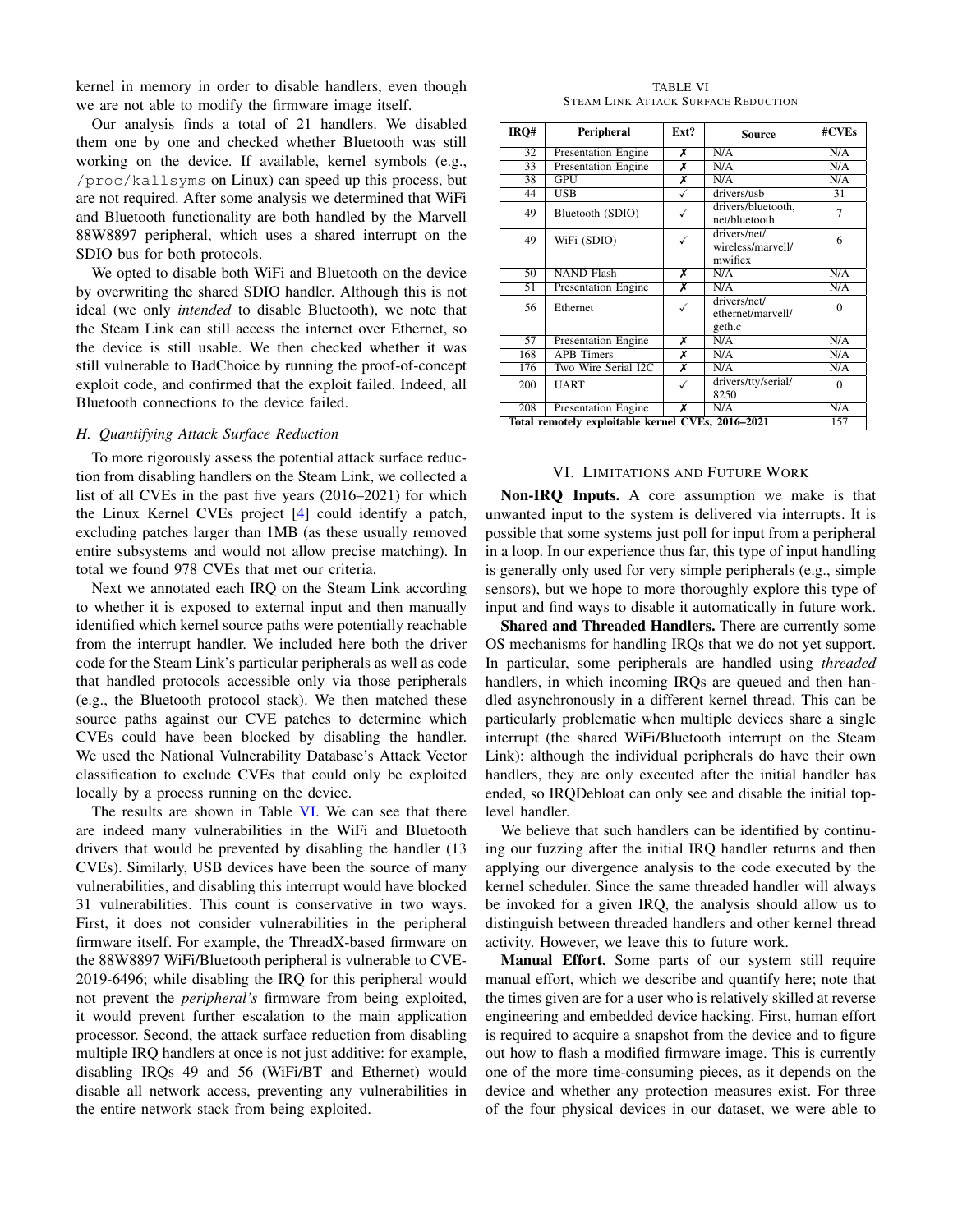obtain a usable snapshot within 2-3 hours of work, but one device (the WRT54GL) took several days of work due to our unfamiliarity with MIPS.

It also requires human judgment to validate that the right peripheral has been disabled. The user must boot the device with the modified firmware and check whether the disabled peripheral responds to input. However, this does not require technical expertise (beyond what is required to modify the firmware) and only takes a few minutes per candidate handler.

Finally, identifying a return value for a disabled handler that satisfies the kernel's IRQ handling API currently requires manual reverse engineering for each operating system (around an hour per OS). One possibility for automating this step is to use the dynamic information from our traces to see what valid handlers return, and try those values.

Rehosting. Aside from addressing limitations of our system, we also believe that our techniques for automatically enumerating and identifying interrupt handlers could be useful for other embedded reverse engineering efforts, such as rehosting [\[22\]](#page-13-8), [\[45\]](#page-14-5). When faced with a new embedded system, it can be challenging to even enumerate its peripherals and identify their memory-mapped register ranges. IRQDebloat could help automate this process, as each interrupt identifies a unique peripheral, and the interrupt handler usually contains code to interact with the device's memory-mapped registers. In addition, interrupt handling remains a challenge for automated rehosting systems; we hope to extend IRQDebloat to automatically create an emulated model of the target interrupt controller along with stub devices for each interrupt source that will need to be emulated.

### VII. RELATED WORK

As embedded and Internet of Things (IoT) devices have proliferated, academic research has turned its attention to the challenges of securing these systems. Embedded analysis is difficult due to the wide variety of hardware used, and the relative dearth of embedded security tooling.

One line of embedded research focuses on bringing dynamic program analysis to embedded systems by emulating them in an embedded environment. These include pure software emulation with inferred MMIO inputs or abstracted hardware interfaces [\[11\]](#page-13-18), [\[14\]](#page-13-19), [\[25\]](#page-13-20), [\[35\]](#page-13-21), [\[41\]](#page-13-22), [\[18\]](#page-13-23), [\[23\]](#page-13-24), [\[34\]](#page-13-25), [\[26\]](#page-13-26) and hardware-in-the-loop hybrid emulation [\[49\]](#page-14-2), [\[36\]](#page-13-27), [\[44\]](#page-14-6), [\[30\]](#page-13-28), [\[32\]](#page-13-29), [\[17\]](#page-13-30). Two recent surveys [\[22\]](#page-13-8), [\[45\]](#page-14-5) provide a more comprehensive picture of the state of the art in rehosting, and we refer interested readers there for more details.

Aside from dynamic analysis, some work has sought to analyze embedded firmware statically. FIE [\[20\]](#page-13-31) lifts MSP430 source to LLVM and then symbolically executes it in KLEE [\[9\]](#page-13-32), while Firmalice [\[43\]](#page-14-7) symbolically executes binary firmware to identify potential backdoors. On the protection side, Cui and Stolfo proposed embedded *symbiotes* [\[19\]](#page-13-33), in which embedded firmware is rewritten to inject a runtime security monitor. Our work also focuses on improving the security of deployed embedded devices, but does so by removing, rather than adding functionality.

Separately, interest has recently grown in how to eliminate unwanted features in existing software to reduce its exposed attack surface. This technique, known as *debloating*, has been applied to desktop and server software  $[12]$ ,  $[39]$ ,  $[38]$ ,  $[31]$ , [\[28\]](#page-13-36), mobile applications [\[47\]](#page-14-0), [\[27\]](#page-13-4), web applications [\[8\]](#page-13-5), and even containers [\[40\]](#page-13-37).

Work on debloating embedded firmware is somewhat more scarce. DECAF  $[13]$  and me cleaner  $[16]$  attempt to remove unused functionality in UEFI firmware and the Intel ME BIOS, respectively. Specifically for Linux-based embedded systems, Lee et al. [\[33\]](#page-13-40) removes unused syscall and driver code for hardware that is not present, and Chanet et al. [\[10\]](#page-13-41) use linktime binary rewriting to remove unreachable system calls.

Closest to our own work is LIGHTBLUE [\[46\]](#page-14-8), which debloats Bluetooth protocol stacks in embedded devices to reduce the attack surface exposed by Bluetooth. LIGHTBLUE allows individual portions of the Bluetooth protocol to be disabled by analyzing an accompanying profile. Although this allows for more fine-grained control over Bluetooth (IRQDebloat can only enable or disable the Bluetooth peripheral as a whole), it cannot be used to limit the attack surface caused by non-Bluetooth peripherals.

#### VIII. CONCLUSION

In this paper, we presented IRQDebloat, an automated technique for reducing the exposed attack surface of embedded devices by rewriting firmware to disable unwanted hardware functionality. To do so, we identified a key architectural feature—namely, interrupt handling—that acts as a bottleneck through which inputs enter the system, and then developed an automated dynamic analysis to precisely identify and disable interrupt handlers for unwanted peripherals. We believe that in addition to giving end users more control over the embedded hardware deployed on their networks, our techniques may also be useful for automated reverse engineering of embedded systems for security.

#### ACKNOWLEDGMENTS

We would like to thank our anonymous reviewers for their feedback, which helped make the paper much stronger. We also warmly acknowledge the contributions of NYU students Amandeep Singh, Kevin Kwan, Fernando Maymi, Casey McGinley, Birkan Erenler, and Hao Ke, who performed early exploratory work on IRQDebloat throughout course and independent study projects in 2016–2018. The work in this paper is supported by funding from the Office of Naval Research under ONR award N00014-15-1-2180 and the National Science Foundation under Grant No. CNS-1657199. Any opinions, findings, and conclusions or recommendations expressed in this material are those of the authors and do not necessarily reflect the views of the Office of Naval Research or the National Science Foundation.

#### AVAILABILITY

The code and data used in this paper are available at: <https://github.com/messlabnyu/irqdebloat>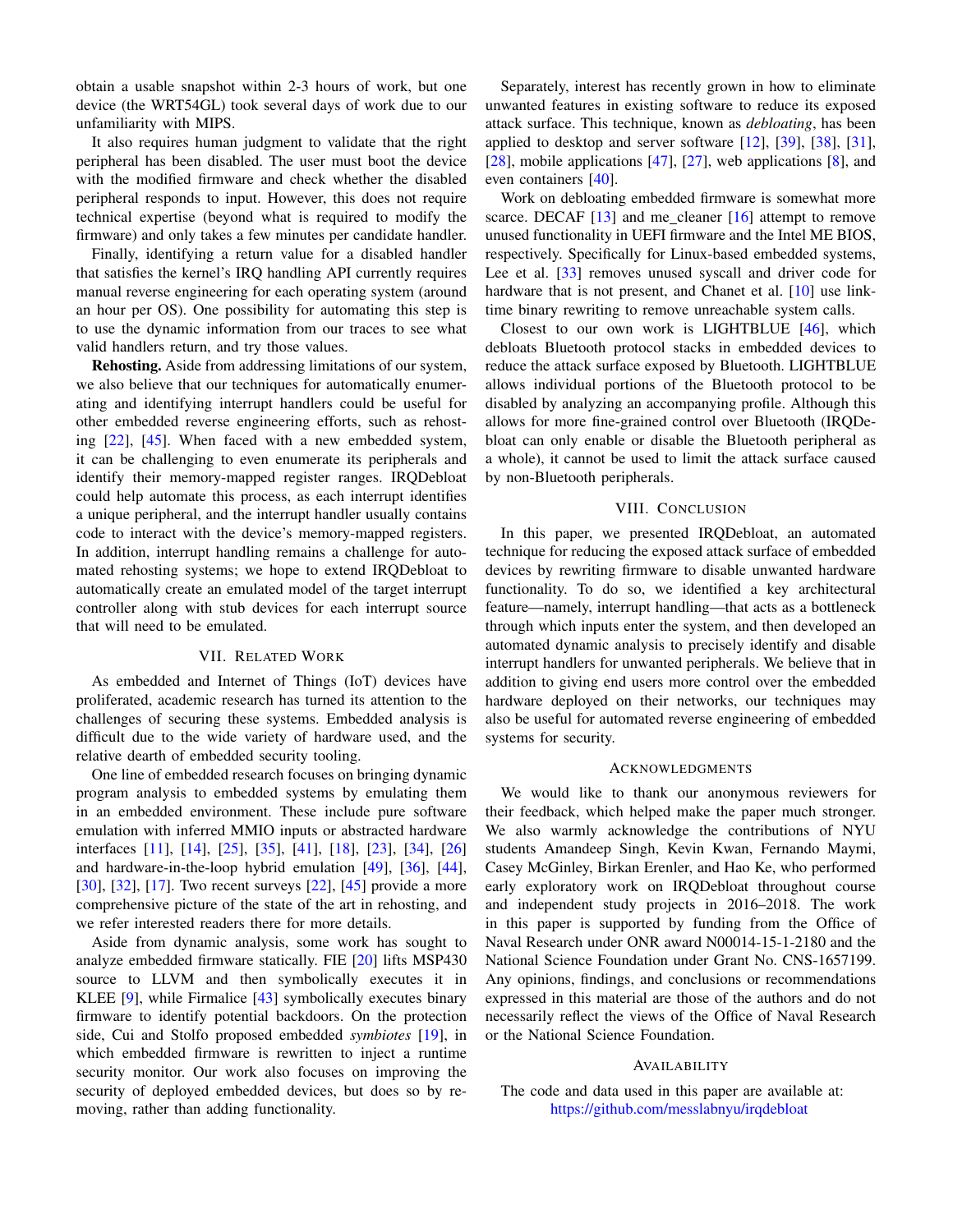#### **REFERENCES**

- <span id="page-13-0"></span>[1] Cisco Meraki: Bluetooth low energy (BLE). [https://documentation.me](https://documentation.meraki.com/MR/Bluetooth/Bluetooth_Low_Energy_(BLE)) [raki.com/MR/Bluetooth/Bluetooth](https://documentation.meraki.com/MR/Bluetooth/Bluetooth_Low_Energy_(BLE))\_Low\_Energy\_(BLE).
- <span id="page-13-10"></span>[2] Exploitee.rs. [https://www.exploitee.rs/.](https://www.exploitee.rs/)
- <span id="page-13-14"></span>[3] LiME: Linux memory extractor. [https://github.com/504ensicsLabs/LiM](https://github.com/504ensicsLabs/LiME) [E.](https://github.com/504ensicsLabs/LiME)
- <span id="page-13-17"></span>[4] Linux kernel CVEs: Linux vulnerability tracker. [https://www.linuxker](https://www.linuxkernelcves.com/) [nelcves.com/.](https://www.linuxkernelcves.com/)
- <span id="page-13-9"></span>[5] W.A. Arbaugh, D.J. Farber, and J.M. Smith. A secure and reliable bootstrap architecture. In *Proceedings. 1997 IEEE Symposium on Security and Privacy*, 1997.
- <span id="page-13-13"></span>[6] Arm Ltd. Cortex-M3 technical reference manual: About the NVIC. [https://developer.arm.com/documentation/ddi0337/h/nested-vectored-in](https://developer.arm.com/documentation/ddi0337/h/nested-vectored-interrupt-controller/about-the-nvic) [terrupt-controller/about-the-nvic.](https://developer.arm.com/documentation/ddi0337/h/nested-vectored-interrupt-controller/about-the-nvic)
- <span id="page-13-12"></span>[7] Arm Ltd. Generic interrupt controllers. [https://developer.arm.com/ip-p](https://developer.arm.com/ip-products/system-ip/system-controllers/interrupt-controllers) [roducts/system-ip/system-controllers/interrupt-controllers.](https://developer.arm.com/ip-products/system-ip/system-controllers/interrupt-controllers)
- <span id="page-13-5"></span>[8] Babak Amin Azad, Pierre Laperdrix, and Nick Nikiforakis. Less is more: Quantifying the security benefits of debloating web applications. In *28th USENIX Security Symposium (USENIX Security 19)*, August 2019.
- <span id="page-13-32"></span>[9] Cristian Cadar, Daniel Dunbar, Dawson R Engler, et al. Klee: unassisted and automatic generation of high-coverage tests for complex systems programs. In *OSDI*, volume 8, pages 209–224, 2008.
- <span id="page-13-41"></span>[10] Dominique Chanet, Bjorn De Sutter, Bruno De Bus, Ludo Van Put, and Koen De Bosschere. System-wide compaction and specialization of the linux kernel. In *Proceedings of the 2005 ACM SIGPLAN/SIGBED conference on Languages, compilers, and tools for embedded systems*, pages 95–104, 2005.
- <span id="page-13-18"></span>[11] Daming D. Chen, Maverick Woo, David Brumley, and Manuel Egele. Towards automated dynamic analysis for Linux-based embedded firmware. In *NDSS*, 2016.
- <span id="page-13-34"></span>[12] Yurong Chen, Tian Lan, and Guru Venkataramani. DamGate: Dynamic adaptive multi-feature gating in program binaries. In *2017 Workshop on Forming an Ecosystem Around Software Transformation (FEAST 2017)*, 2017.
- <span id="page-13-38"></span>[13] Jake Christensen, Ionut Mugurel Anghel, Rob Taglang, Mihai Chiroiu, and Radu Sion. DECAF: Automatic, adaptive de-bloating and hardening of COTS firmware. In *29th USENIX Security Symposium (USENIX Security 20)*, pages 1713–1730, 2020.
- <span id="page-13-19"></span>[14] Abraham A Clements, Eric Gustafson, Tobias Scharnowski, Paul Grosen, David Fritz, Christopher Kruegel, Giovanni Vigna, Saurabh Bagchi, and Mathias Payer. Halucinator: Firmware re-hosting through abstraction layer emulation. In *29th USENIX Security Symposium (USENIX Security 20)*, pages 1201–1218. USENIX Association, August 2020.
- <span id="page-13-15"></span>[15] Keith D. Cooper, Timothy J. Harvey, and Ken Kennedy. A simple, fast dominance algorithm. Technical Report TR-06-33870, January 2006.
- <span id="page-13-39"></span>[16] Nicola Corna. me cleaner, 2018.
- <span id="page-13-30"></span>[17] Nassim Corteggiani, Giovanni Camurati, and Aurélien Francillon. Inception: System-wide security testing of real-world embedded systems software. In *27th USENIX Security Symposium (USENIX Security 18)*, pages 309–326, 2018.
- <span id="page-13-23"></span>[18] Andrei Costin, Apostolis Zarras, and Aurélien Francillon. Automated dynamic firmware analysis at scale: a case study on embedded web interfaces. In *Proceedings of the 11th ACM on Asia Conference on Computer and Communications Security*, pages 437–448, 2016.
- <span id="page-13-33"></span>[19] Ang Cui and Salvatore J. Stolfo. Defending embedded systems with software symbiotes. In *Proceedings of the 14th International Conference on Recent Advances in Intrusion Detection*, 2011.
- <span id="page-13-31"></span>[20] Drew Davidson, Benjamin Moench, Thomas Ristenpart, and Somesh Jha. FIE on firmware: Finding vulnerabilities in embedded systems using symbolic execution. In *22nd USENIX Security Symposium (USENIX Security 13)*, pages 463–478, 2013.
- <span id="page-13-11"></span>[21] Brendan Dolan-Gavitt, Josh Hodosh, Patrick Hulin, Tim Leek, and Ryan Whelan. Repeatable reverse engineering with PANDA. In *Program Protection and Reverse Engineering Workshop (PPREW)*, 2015.
- <span id="page-13-8"></span>[22] Andrew Fasano, Tiemoko Ballo, Marius Muench, Tim Leek, Alexander Oleinik, Brendan Dolan-Gavitt, Manuel Egele, Aurélien Francillon, Long Lu, Nick Gregory, Davide Balzarotti, and William Robertson. SoK: Enabling security analyses of embedded systems via rehosting. In *16th ACM ASIA Conference on Computer and Communications Security (ASIACCS)*, June 2021.
- <span id="page-13-24"></span>[23] Bo Feng, Alejandro Mera, and Long Lu. P2IM: Scalable and hardwareindependent firmware testing via automatic peripheral interface modeling. In *29th USENIX Security Symposium (USENIX Security 20)*, pages 1237–1254, 2020.
- <span id="page-13-6"></span>[24] Phil Goldstein. Disabling USB ports: 4 ways to prevent data leaks via USB devices. [https://fedtechmagazine.com/article/2017/07/4-ways-pre](https://fedtechmagazine.com/article/2017/07/4-ways-prevent-leaks-usb-devices) [vent-leaks-usb-devices,](https://fedtechmagazine.com/article/2017/07/4-ways-prevent-leaks-usb-devices) July 2017.
- <span id="page-13-20"></span>[25] Eric Gustafson, Marius Muench, Chad Spensky, Nilo Redini, Aravind Machiry, Yanick Fratantonio, Davide Balzarotti, Aurélien Francillon, Yung Ryn Choe, Christophe Kruegel, and Giovanni Vigna. Toward the analysis of embedded firmware through automated re-hosting. In *22nd International Symposium on Research in Attacks, Intrusions and Defenses (RAID 2019)*, pages 135–150, Chaoyang District, Beijing, September 2019. USENIX Association.
- <span id="page-13-26"></span>[26] Lee Harrison, Hayawardh Vijayakumar, Rohan Padhye, Koushik Sen, and Michael Grace. PARTEMU: Enabling dynamic analysis of realworld trustzone software using emulation. In *29th USENIX Security Symposium (USENIX Security 20)*, pages 789–806, 2020.
- <span id="page-13-4"></span>[27] Brian Heath, Neelay Velingker, Osbert Bastani, and Mayur Naik. Poly-Droid: Learning-driven specialization of mobile applications. [https:](https://arxiv.org/abs/1902.09589) [//arxiv.org/abs/1902.09589,](https://arxiv.org/abs/1902.09589) 2019.
- <span id="page-13-36"></span>[28] Kihong Heo, Woosuk Lee, Pardis Pashakhanloo, and Mayur Naik. Effective program debloating via reinforcement learning. In *Proceedings of the 2018 ACM SIGSAC Conference on Computer and Communications Security*, 2018.
- <span id="page-13-7"></span>[29] Noah M Johnson, Juan Caballero, Kevin Zhijie Chen, Stephen McCamant, Pongsin Poosankam, Daniel Reynaud, and Dawn Song. Differential slicing: Identifying causal execution differences for security applications. In *2011 IEEE Symposium on Security and Privacy*, pages 347–362. IEEE, 2011.
- <span id="page-13-28"></span>[30] Markus Kammerstetter, Christian Platzer, and Wolfgang Kastner. Prospect: peripheral proxying supported embedded code testing. In *Proceedings of the 9th ACM symposium on Information, computer and communications security*, pages 329–340, 2014.
- <span id="page-13-3"></span>[31] Hyungjoon Koo, Seyedhamed Ghavamnia, and Michalis Polychronakis. Configuration-driven software debloating. In *Proceedings of the 12th European Workshop on Systems Security (EuroSec)*, 2019.
- <span id="page-13-29"></span>[32] Karl Koscher, Tadayoshi Kohno, and David Molnar. SURROGATES: Enabling near-real-time dynamic analyses of embedded systems. In *9th USENIX Workshop on Offensive Technologies (WOOT 15)*, 2015.
- <span id="page-13-40"></span>[33] Chi-Tai Lee, Jim-Min Lin, Zeng-Wei Hong, and Wei-Tsong Lee. An application-oriented linux kernel customization for embedded systems. *J. Inf. Sci. Eng.*, 20(6):1093–1107, 2004.
- <span id="page-13-25"></span>[34] Wenqiang Li, Le Guan, Jingqiang Lin, Jiameng Shi, and Fengjun Li. From library portability to para-rehosting: Natively executing microcontroller software on commodity hardware. In *NDSS*, 2021.
- <span id="page-13-21"></span>[35] Dominik Maier, Lukas Seidel, and Shinjo Park. Basesafe: baseband sanitized fuzzing through emulation. In *Proceedings of the 13th ACM Conference on Security and Privacy in Wireless and Mobile Networks*, pages 122–132, 2020.
- <span id="page-13-27"></span>[36] Marius Muench, Dario Nisi, Aurélien Francillon, and Davide Balzarotti. Avatar 2: A multi-target orchestration platform. In *Proc. Workshop Binary Anal. Res.(Colocated NDSS Symp.)*, 2018.
- <span id="page-13-16"></span>[37] Andy Nguyen. BleedingTooth: Linux Bluetooth zero-click remote code execution. [https://google.github.io/security-research/pocs/linux/bleeding](https://google.github.io/security-research/pocs/linux/bleedingtooth/writeup.html) [tooth/writeup.html,](https://google.github.io/security-research/pocs/linux/bleedingtooth/writeup.html) April 2021.
- <span id="page-13-2"></span>[38] Chenxiong Qian, Hyungjoon Koo, ChangSeok Oh, Taesoo Kim, and Wenke Lee. Slimium: Debloating the Chromium browser with feature subsetting. In *Proceedings of the 2020 ACM SIGSAC Conference on Computer and Communications Security (CCS)*, 2020.
- <span id="page-13-35"></span>[39] Anh Quach, Rukayat Erinfolami, David Demicco, and Aravind Prakash. A multi-OS cross-layer study of bloating in user programs, kernel and managed execution environments. In *2017 Workshop on Forming an Ecosystem Around Software Transformation (FEAST 2017)*, 2017.
- <span id="page-13-37"></span>[40] Vaibhav Rastogi, Drew Davidson, Lorenzo De Carli, Somesh Jha, and Patrick McDaniel. Cimplifier: Automatically debloating containers. In *Proceedings of the 2017 11th Joint Meeting on Foundations of Software Engineering (FSE)*, 2017.
- <span id="page-13-22"></span>[41] Jan Ruge, Jiska Classen, Francesco Gringoli, and Matthias Hollick. Frankenstein: Advanced wireless fuzzing to exploit new Bluetooth escalation targets. In *29th USENIX Security Symposium (USENIX Security 20)*, pages 19–36, 2020.
- <span id="page-13-1"></span>[42] Ben Seri, Gregory Vishnepolsky, and Dor Zusman. BLEEDINGBIT: The hidden attack surface within ble chips. Technical report, 2019.